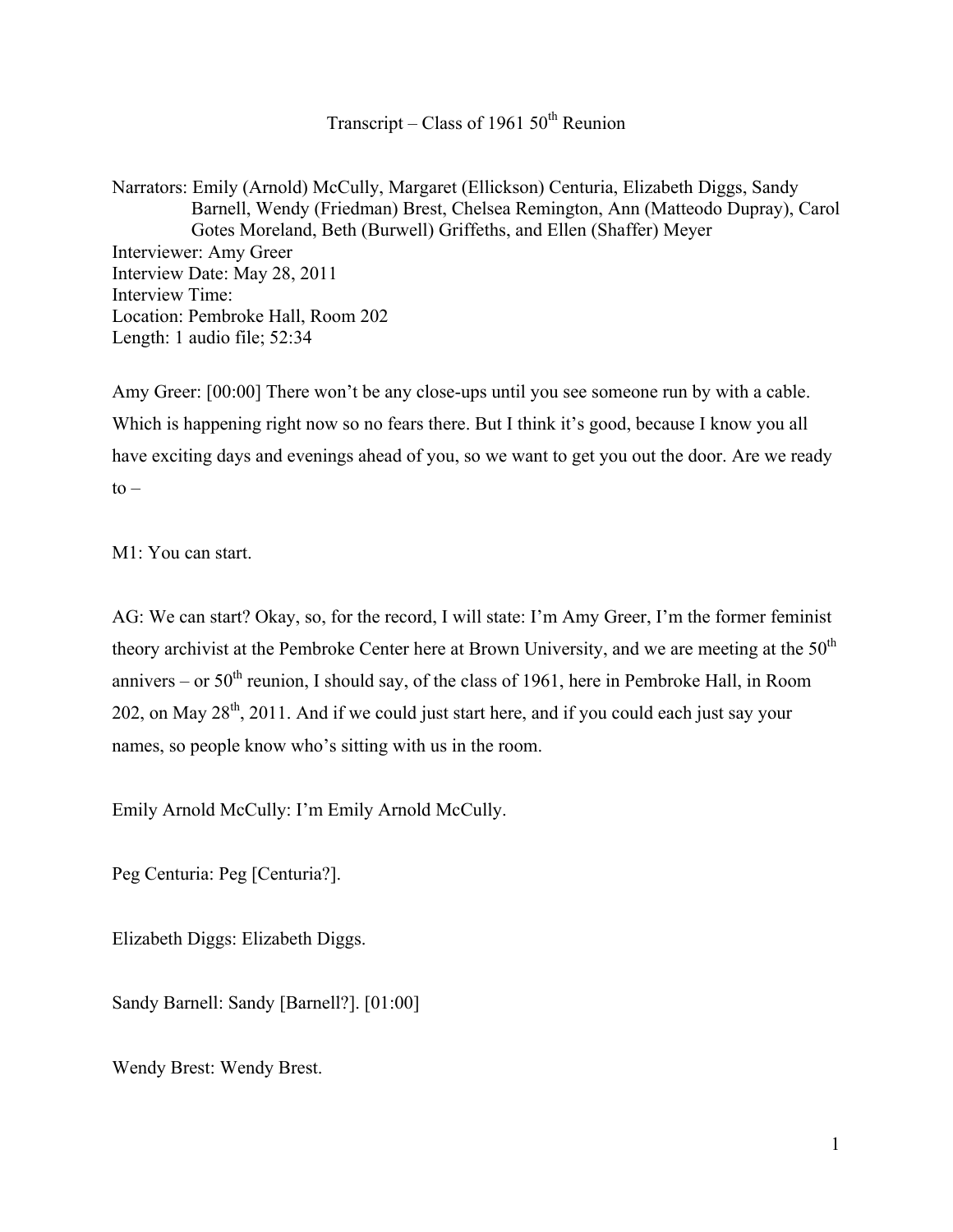Chelsea Remington: Chelsea Remington.

Ann Matteodo Dupray: Ann Matteodo Dupray.

Carol Gotes Moreland: Carol [Gotes?] Moreland.

Beth Burwell Griffeths: Beth Burwell Griffeths.

Ellen Shaffer Meyer: Ellen Shaffer Meyer.

AG: Great. Well, I just want to start off the conversation by asking you why you applied to Pembroke, and if you applied to other schools, and then what made you finally decide to choose Pembroke as your – Pembroke and Brown as your college of choice. So, feel free to jump in and speak up as you feel so moved. You don't have to raise, just blurt it out.

ESM: I'll just start talking. We're not that in class. See, we're used to raising our hands. Well, I had a cousin – I mean, the way you think when you're like 16 years old – I wanted to be near Boston. And so my cousin told me about all the schools near Boston. And so that's the first time I heard about Pembroke. She said it was in Providence, and it was about an hour away, and she had had [02:00] a friend who'd gone to Pembroke, and really liked it. So, I mean, there weren't college books then. There weren't a lot of the things we have now. And so that was enough to make me apply to Pembroke.

ED: I would love to jump in. I grew up in Tulsa, and my parents both – their dream for me was that I would go to one of the seven sisters colleges. And my father especially wanted me to go to Smith. I applied to Smith, and I applied to Vassar and Radcliffe. And then I applied to Pembroke because my grandfather went to Brown. He had two degrees from Brown, and he graduated in John D. Rockefeller's class, and then he went to – ended up in Oklahoma as a petroleum chemist. And I was accepted happily – [03:00] I think because I was from Oklahoma – everywhere. I had a famously dreadful interview with a ghastly woman named Ms. [Balu?] at Radcliffe, and I was delighted to be able to turn down Radcliffe (laughter) and come to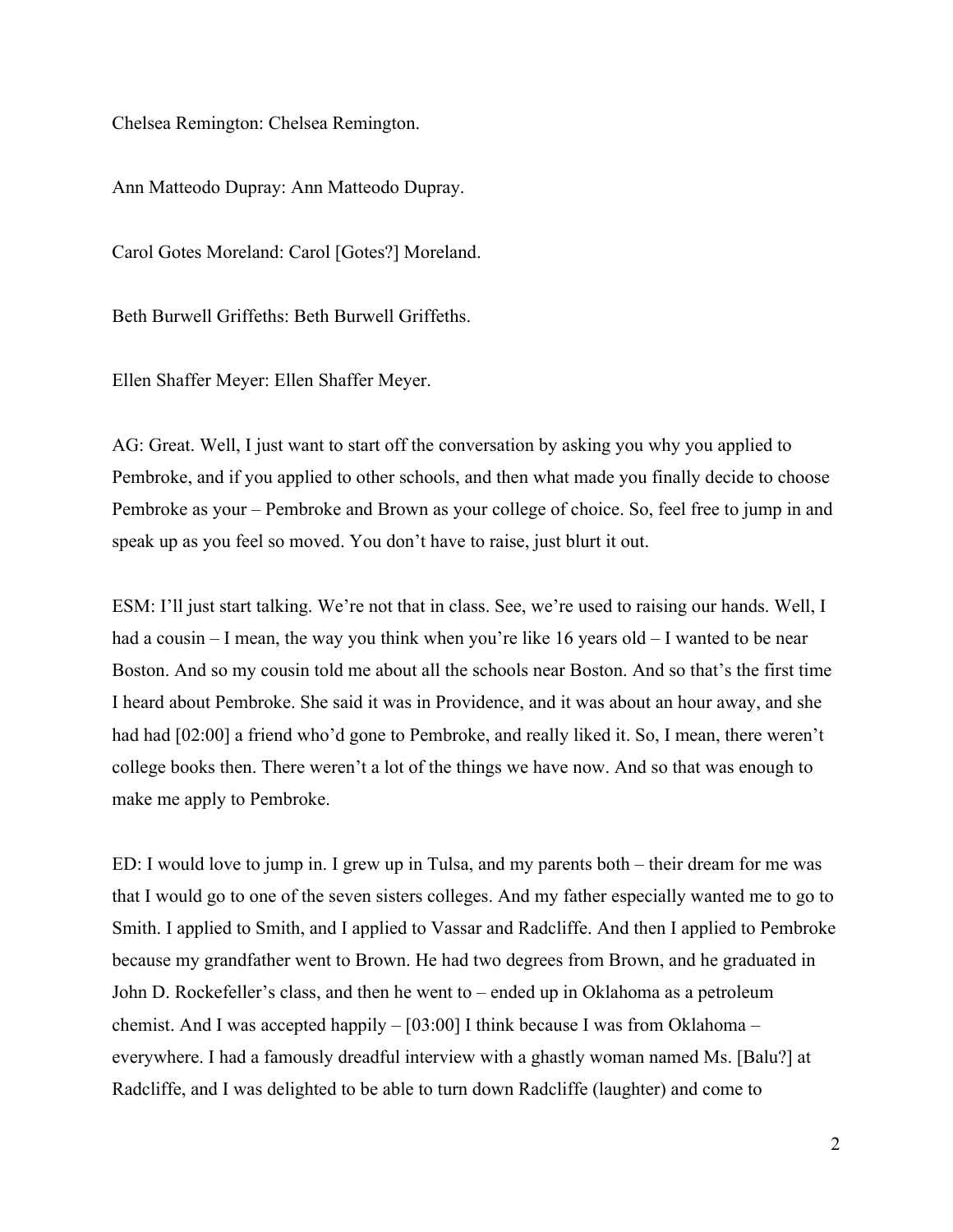Pembroke. Which I fell in love with the minute I visited here with my mother. I just fell in love with Providence, with everything about Brown and Pembroke.

EAC: Well, I came – I applied to Pembroke because it wasn't the obvious choice. I also applied to all those schools. And it was sort of expected of me, but this was kind of a maverick choice, and they gave me a scholarship. So that cinched the deal, it was necessary.

SB: I applied – excuse me, were you going to say? – I'm sorry to interrupt. I applied to Pembroke because I liked the name. (laughs) And that's really why I came. [04:00] I mean, I also applied to Holyoke and Middlebury, but I liked the name better.

WB: I applied to Pembroke because my mother went to Pembroke.

AMD: You're a legacy!

WB: Yes. And my whole childhood, I was regaled with songs, and met her friends, and so it was really very much in the house. And so I just applied to Pembroke, Connecticut College, and Vassar. And it wasn't even a question.

CGM: I liked the idea of the coordinate college. That was the thing that appealed to me the most, I think. Was the fact that it was a smaller college, but it was in the larger university framework. And you had classes on the campus with the Brown men. I also applied to Middlebury and Oberlin, and I guess ultimately there were a number of reasons why I chose Pembroke, but it was fairly close to home – it was only about two hours from New Haven, where I lived at the time. So I was able to go back and forth occasionally, and so that was my major reason for Pembroke. I loved it.

PC: I had to choose between Pembroke and Radcliffe, and [05:00] I chose Pembroke because it felt friendlier. It felt like it would be a more nurturing environment. It was less scary than Radcliffe. And I knew somebody who was a little bit ahead of us, and she sold me on the freshman house concept. And the notion of, you know, being a part of the group right off.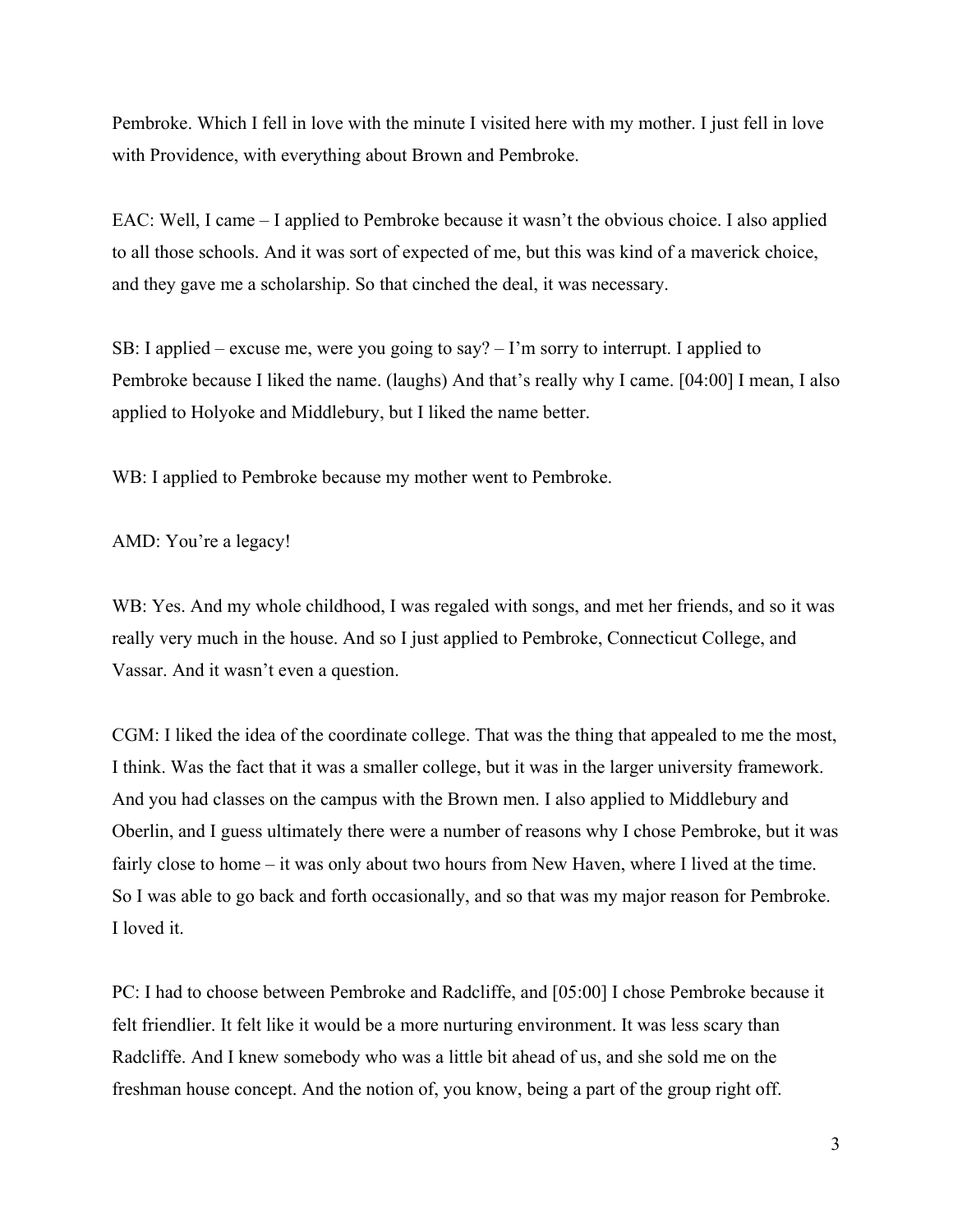CR: I was exposed to Pembroke through a summer camp counselor who I became very fond of. So I actually had the choice of Mount Holyoke, or Pembroke, and I came down here to visit her, and I fell in love with it. I thought it was wonderful. I guess maybe what partially tipped the scale was the fact that it was coordinate with men, but it still had all the wonderful benefits of being a woman's college. And I liked that mix, so it obviously worked out, as you know.

AMD: I had three older brothers who were accepted, and successfully graduated, from Brown, and I saw them metamorphize [06:00] into happier, gentlemanly people. (laughter) This is such a different approach, I guess, to what you all are saying, but in the end it was the same conclusion. That there was no place else for me in terms of growing and maturing and making a proper academic decision than going to Pembroke. But I always wanted it to be Brown. And as I saw Pembroke moving into the brunonion sphere more and more, I was more and more delighted, so. My dreams were realized.

CGM: I grew up in Wellesley, Massachusetts, and spent my youth on the Wellesley college campus, catching polliwogs and riding on bikes. So I knew I didn't want to go to a girl's school. And Pembroke had everything that I felt I wanted. I wanted a co-ed school and applied to three places. We didn't apply to 12, 15 places. At the time, it was two or three places, and most [07:00] likely you got in to at least one of them. So I think, probably all of us got into all of them, and then made our choice. Times were a lot different then than they are now.

AG: So, once you got here, what are some of your fondest memories of the place, and some of the best experiences that you had as students here? And we'll get to the flip side of that afterwards, so we'll start with the good stuff.

SB: I think the freshman house concept was terrific.

AG: Can you explain what that is?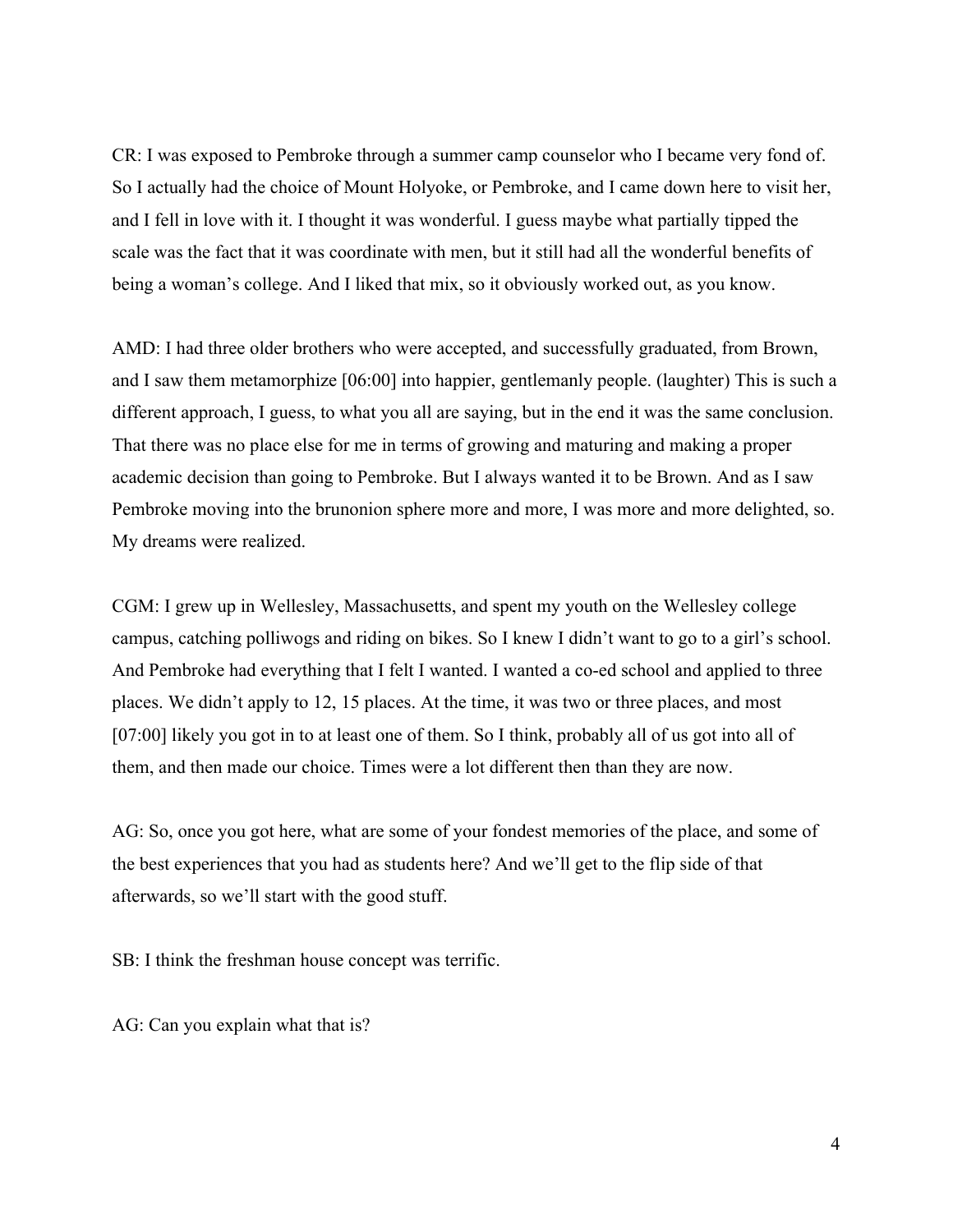SB: I love that, I'm so sorry that it didn't last. Each of us – except those who lived in Providence and were day students – each of us lived in a small freshman house. One of the old houses within the several blocks of the university. And there were, I think, about 18 to maybe 35 people in each house.

F1: Forty. Angel had 40.

SB: Forty? Forty in Angel? That was the biggest. I was in Allinson House, which had 24. And it was wonderful, because you got to know these girls on a close [08:00] basis, daily. We walked from Pembroke to campus for all our meals. We did not eat in the refectory. Walked to the campus for meals. Walked to the Brown campus for classes. We, you know, had our close friends who lived in that dorm with us. And some of us stayed with the same group of friends for four years. Others split off and were more adventurous, and made friends from other houses, but it was a great system.

BBG: But by our senior year, they had eliminated the freshman houses. (overlapping dialogue; inaudible)

EAC: I have to say something about Bates House. Does anybody remember Bates House (laughter)? I was there. They did us the supposed favor of having the scholarship students make their own meals, in little Bates House. Which meant that we were rather isolated. Not just from Brown but from Pembroke. We had a house mother who was, herself, a freshman. You know, she was a middle aged woman, but she had come to enroll in college, and we fooled her into believing that [09:00] we had no rules in Bates House. (overlapping dialogue; inaudible)

F2: Was that Gretchen Ellison?

EAC: Yes, she was wonderful. But it was sad, in many ways, because we felt like the poor orphans in the place, often, and, you know, Brown guys didn't come by to Bates House. Which, I suppose was, in many ways, was good. Because the whole idea of being Pembrokers and waiting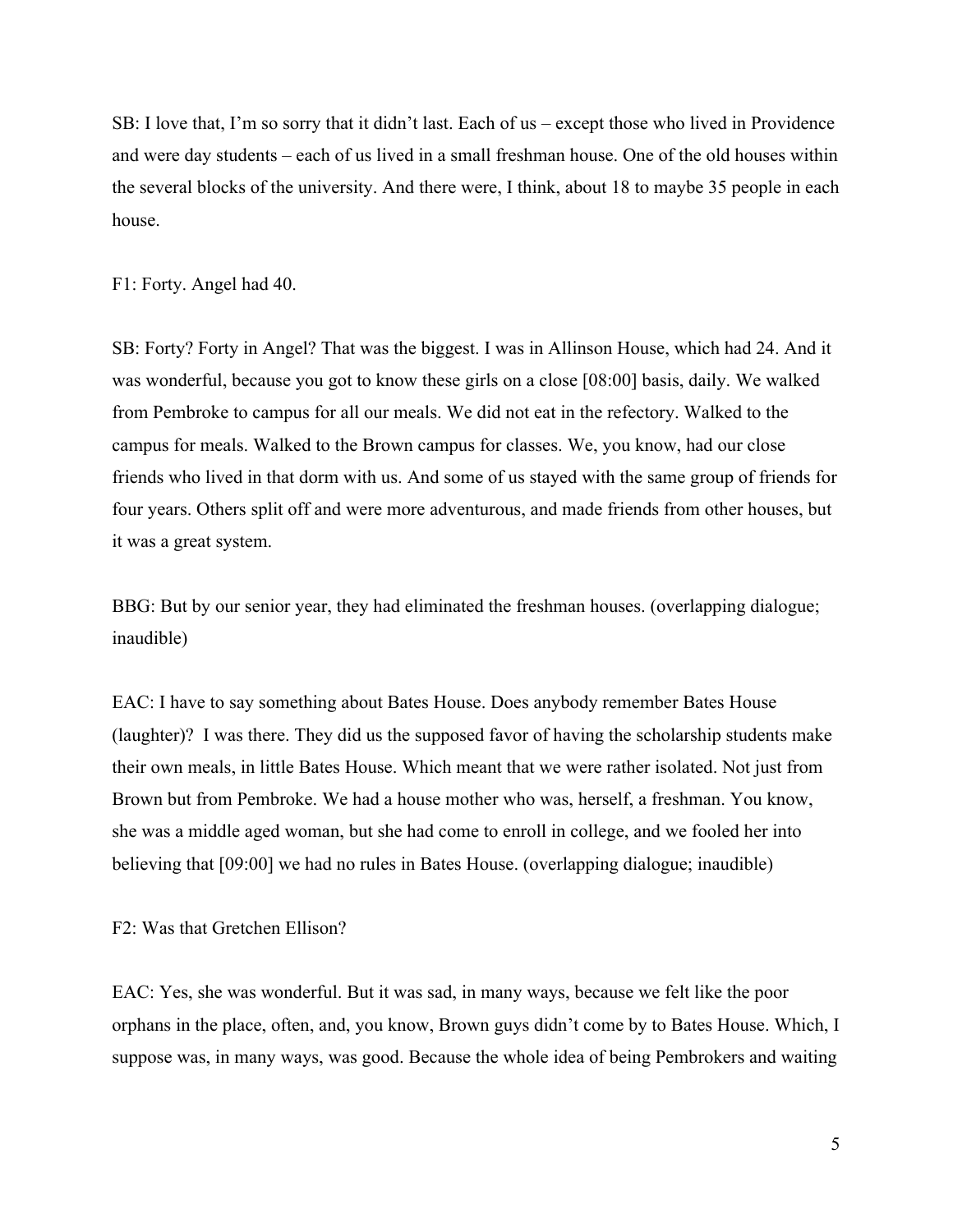to be picked by somebody who was strolling up and down trolling the freshman houses was kind of humiliating. But we didn't get any of that. So we were on our own.

SB: So, Emily, after starting in sophomore year, but then you all branched out, and were in the rest of the main population?

EAC: Yes. Well, we were freshmen, so we had to be in a freshman house. So that's why that only lasted one year.

AMD: And you didn't gain weight. [10:00] No one gained any weight.

EAC: No, even though what we made was mostly potato chips, and (laughter) hard cider – yes the hard cider on our window sills.

CGM: I think the freshman dorms was the most important thing freshman year. That your best friends throughout the rest of your four years were from your freshman dorm.

ER: Well, and you noticed at the luncheon today, that seemed to be the gravity that held the groups together. Was your freshman peer group.

BBG: I was in King House, and you talk about the men not coming out (laughter) to Bates, they didn't come out to King either.

AG: So, what about the flip side of that? What were some of the difficulties of being students at Pembroke?

ESM: Well, you always felt you were kind of a guest of the college. I never felt as integrated [11:00] in the college as the men were. And, do I remember correctly, I think you had to have a date to go to a football game?

CGM: Sure. (overlapping dialogue; inaudible)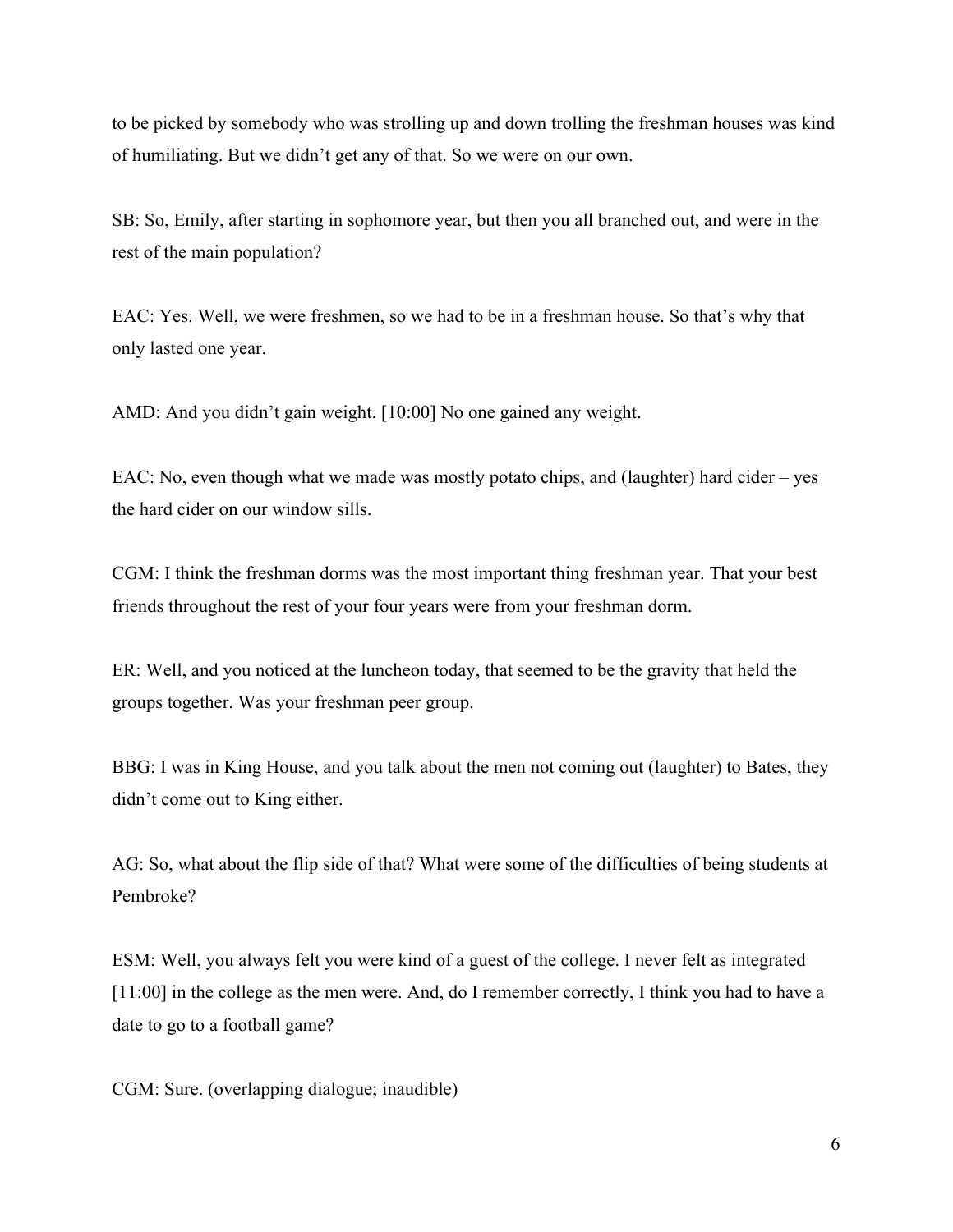ESM: I remember that – I don't know if it's a correct memory. But, as I said, I felt as if it was a men's school primarily, and they graciously had women as well. But we were almost like second class citizens, I felt. But it wasn't that bad. I mean, it wasn't bad enough to ruin my experience here, or anything. But there was always that feeling: this was a men's college, primarily.

SB: Well, and there were certainly some men at Brown who would speak inelegantly about Pembrokers. And who would say, "I wouldn't date a Pembroker."

ED: Yes, they wanted to go to Wellesley.

ER: Well, remember, we raised the curve for them a lot. (overlapping dialogue; inaudible)

SB: They used to complain about that. That it was not fair because we all – it was harder for us to get into Pembroke [12:00] than it was for them to get into Brown, so therefore we were smarter, and therefore when we were in classes with them, it was harder for them to get good grades.

ESM: Well, that's why they two dean's lists! They had a female dean's list and a male dean's list. And supposedly it was because the women would dominate the dean's list.

ED: I actually felt that it was a perfect balance. I loved the freshman houses. I loved the separation of the Pembroke campus, and I loved that we really took all of our classes at Brown, and I thought we were equals with Brown –

SB: I did, too.

ED: – and I thought it was just superb. And I was glad that I wasn't mixed in with the guys. But I was really happy that – that was one of the reasons I chose Pembroke, is that it wasn't an all girl's school.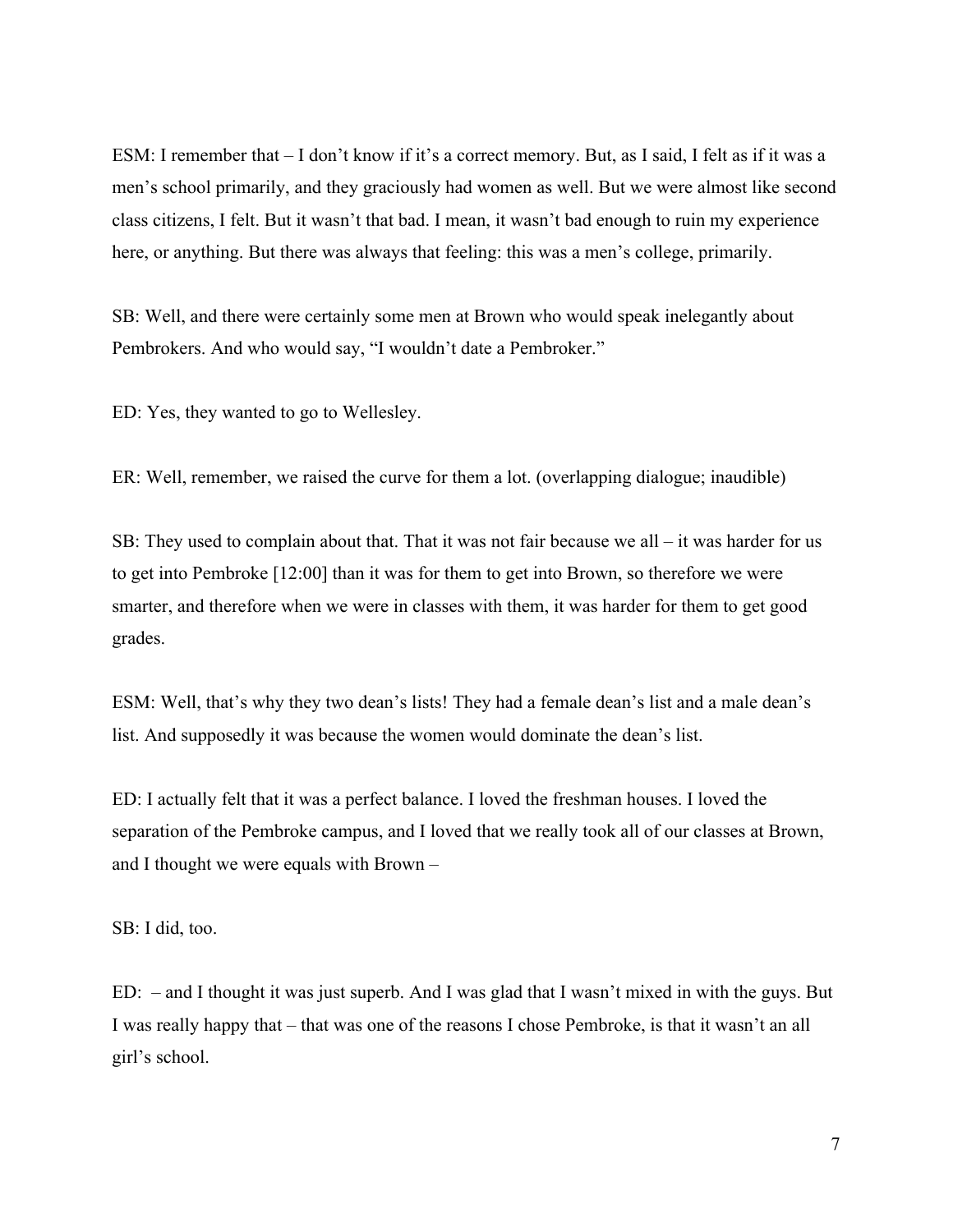SB: You sort of had the best of both worlds. (overlapping dialogue; inaudible)

CGM: We were rule [13:00] followers. There were a lot of rules. I mean – (overlapping dialogue; inaudible)

AG: Well, actually, that's one of the questions, so let's go into that.

CGM: Well, there were a lot of rules about – remember, nights you couldn't be out past ten o'clock?

F3: And the dress code. (overlapping dialogue; inaudible)

CGM: We never questioned that. We just kind of grew up with that.

ED: Okay, but how many of you went to class in Bermuda shorts with your trench coat over it?

CGM: Everybody did. You weren't allowed to wear slacks, and you weren't allowed to wear Bermuda shorts (overlapping dialogue; inaudible). We had to wear something over, to cover it, so we all wore trench coats all the time. (overlapping dialogue; inaudible)

PC: You couldn't got to Thayer Street without a trench coat.

EAC: Who was policing Thayer St.?

PC: I don't know. But that was –

BBG: I remember one girl who went to classes with her pajamas under her trench coat (laughter).

PC: Every now and then, somebody'd do that on a dare.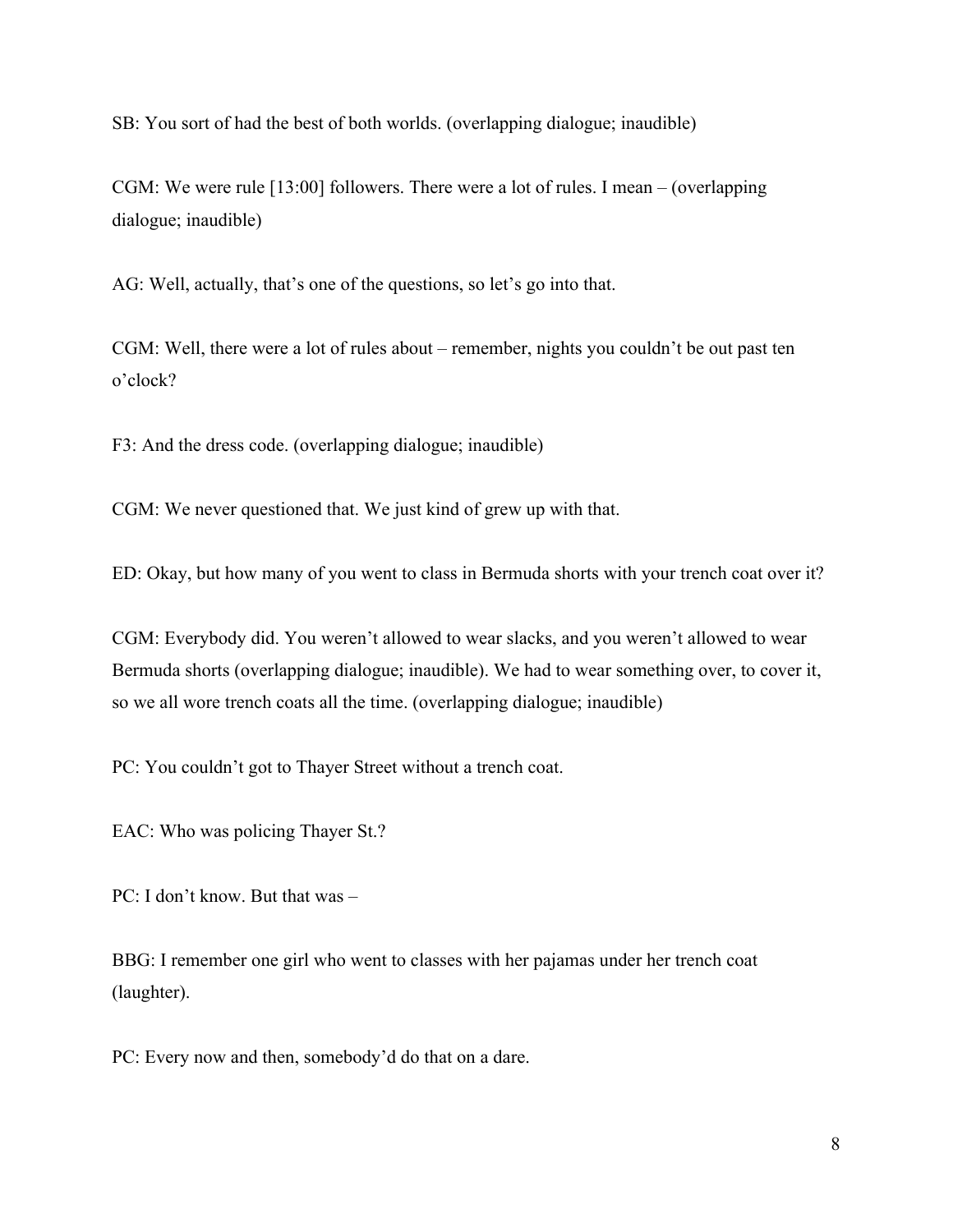CGM: We had dress Sunday dinner, at dinner time. We had dress Wednesday night, we had to [14:00] have high heels and stockings.

PC: You didn't have to have stockings. You had to have high heels.

ED: I think the idea of gracious living was condescending and absurd. And wrong. And, in looking back, that's the one thing that I think was just retrograde, and –

F4: A holdover from the nineteenth century!

ED: Yeah. The idea that we were supposed to grow up to be gracious living housewives, and –

F5: Look what happened!

ED: – and I was at college because I had just an incredible thirst for knowledge. And it was exciting to be here. And the classes were exciting. But the notion of gracious living was ridiculous.

PC: Well, I thought a more serious problem was the lack of career services. I didn't feel I had gotten the kind of guidance [15:00] I could've made much better use of. About how to think about what I was going to do after college. That the big idea was, you got married. And maybe you became a teacher.

WB: Or a secretary.

PC: Or a secretary. [Rowy?] told me last night that the advice she got was to either learn typing or go to work at [Bonwitz?].

CGM: Well, career services counseled somebody who's – well, Ellie! – to take shorthand and typing, so that they could be a secretary. After four years of English.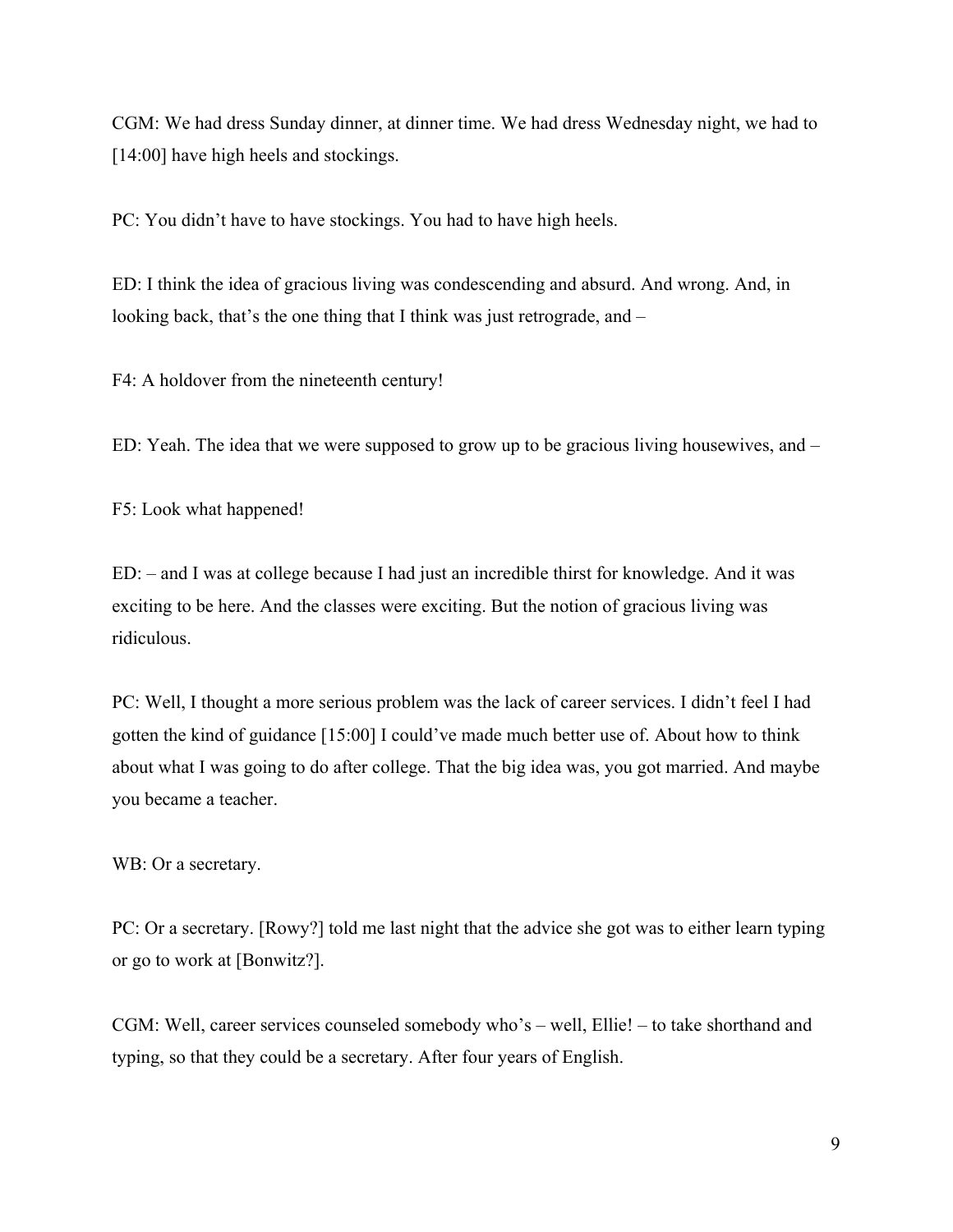ESM: Right, that's what I was advised to do. And that's what I did! The summer after I graduated, I was sitting in a secretarial school with these 18 year olds, and I had my college degree, learning to be a secretary!

BBG: A lot of women went on to Katharine Gibbs, afterwards, for secretarial training in order to be able to get a job!

CGM: Started working for the IBM – you, too – and I told them I was getting married in August, [16:00] and this was April, I think, and they told me IBM didn't hire married women. The interviewer told me that.

ER: Well, I did go to work for IBM, and what sold them on me was the fact that I was engaged, but my husband – this was for Cambridge – and my husband had been accepted at Harvard Business School, but a year delayed. So they knew that I was a pretty safe bet, because I'd be supporting my husband during school. And all the work – like, five or six women in that IBM office – and we all had husbands in graduate school. And it was very unusual, for IBM to have that many women.

CGM: Yeah, I went to work for IBM in Chicago. They did hire me, after I got out there for the interview –

ER: But once you got into IBM, it was just, no – it was fabulous. That was a time when women's lib issues were all coming to the fore, and, you know, I didn't see any discrimination with IBM.

CGM: Oh, we had the same job title amended, [17:00] but they made the higher salary than we did.

ER: Yeah, there was a little job discriminacy, yeah.

CGM: Married men with children, married men, single men, then all the women.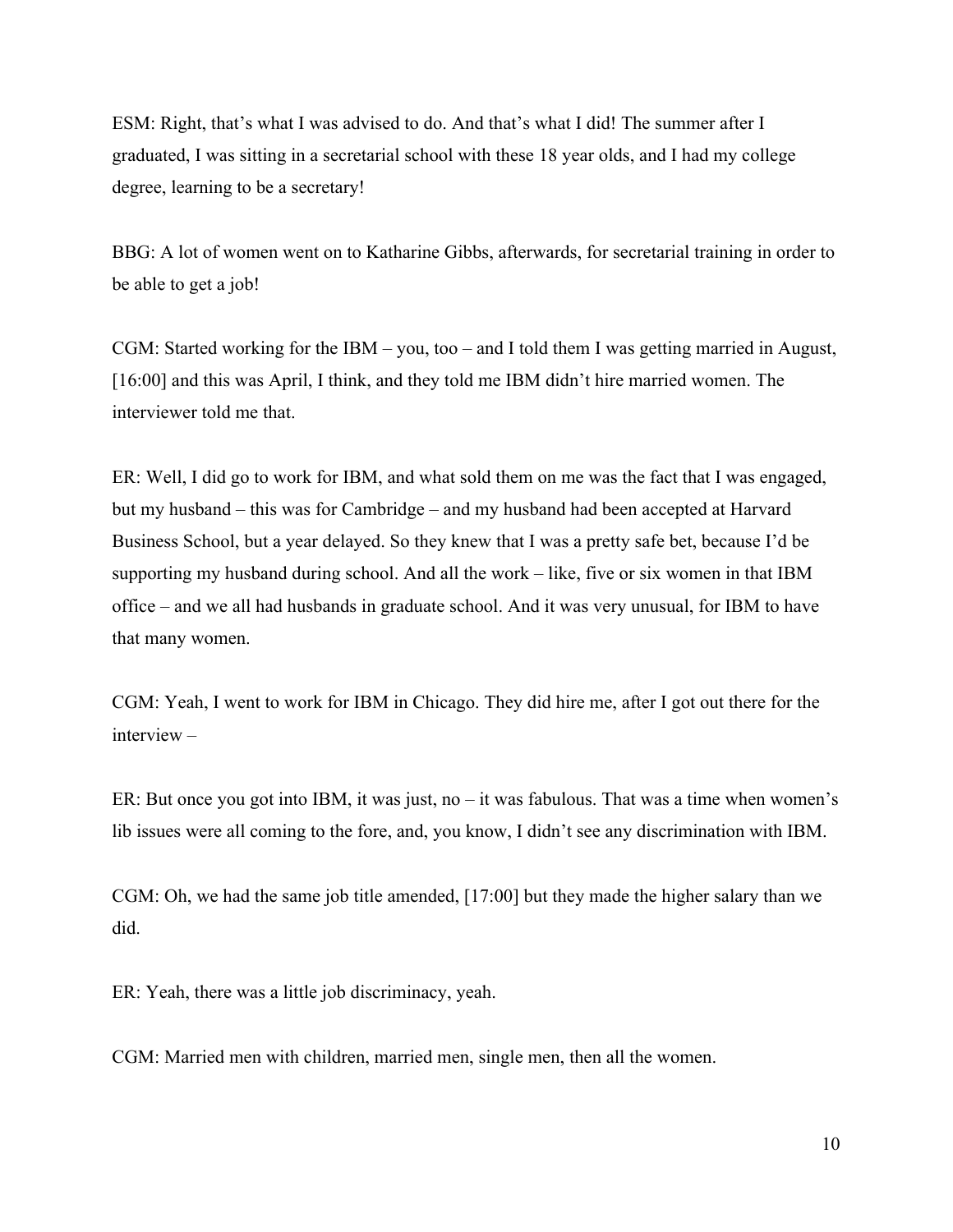AG: So, how did some of these gender issues affect course choices, and how you were treated in co-ed classes, versus single sex classes? You know, how did it affect the atmosphere of your learning experience before you graduated and moved on to these other challenges? (overlapping dialogue; inaudible)

F5: We had all of our classes at Brown!

CGM: Except for PE, and Bessie Rudd and the posture pictures, they were all co-ed.

ER: Did you remember that we had to pass a swimming test, to graduate?

ESM: I know someone who didn't graduate because she didn't pass the swimming test! And she was a very good student.

ER: I taught swimming, and so I had a Pembroker in my class who was from Washington, DC [18:00] and she didn't know how to swim. And she was just frantic. She had to pass that test. I think as long as we got her to float, it was all right.

WB: Floating is very nice. (overlapping dialogue; inaudible)

EAC: (inaudible) was really varied, in its attitude toward the female undergraduates, I think. And some of them were insultingly dismissive, and other were incredibly encouraging. And I don't think people chose courses on the basis of how they were going to be treated as young women. We tried harder with the men who were most resistant, and among  $-1$  suppose there were classes where some of the Brown men were, you know, snide and dismissing, but not usually.

ED: Well, I had two very opposite experiences. The one, terrible, and one that saved my life and influenced my life forever. The first was with Professor James Hedges, who taught history, and after the first [19:00] hour exam, announced from the podium that, "as usual, there were no Pembrokers who had made As." Because Pembrokers had pedestrian minds and could not think in the brilliant, creative ways that Brown men thought. And consequently, the majority of B's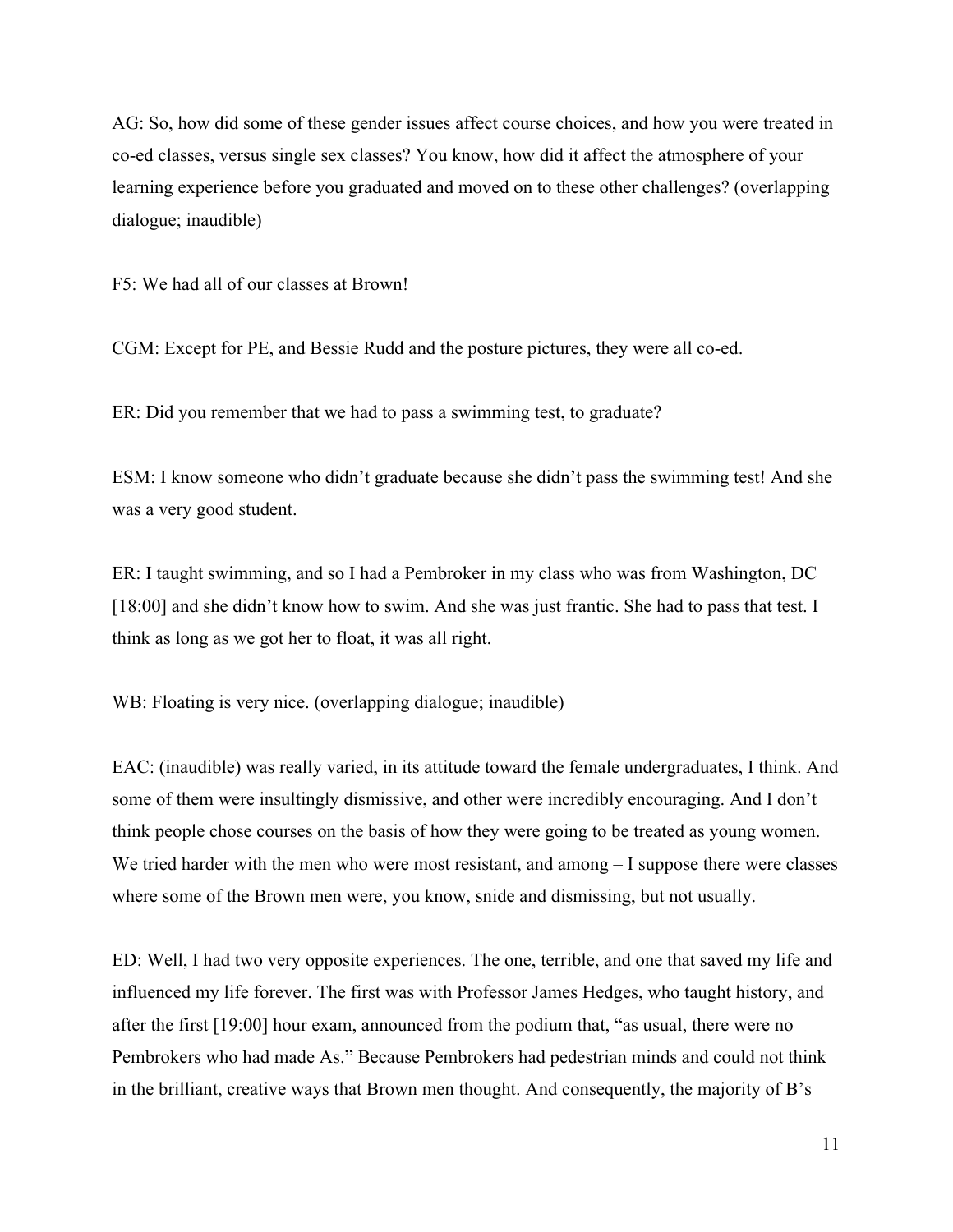were Pembrokers. But all the A's – there were six A's – were Brown men, in that hour exam, and there were quite a few men who made C's as well. In looking back on that, I just think how terrible it was that there wasn't an outcry against that dreadful statement. But the opposite, and wonderful, influence on my life was Professor Juan Lopez Marius, who I took a class – on the advice of a Brown senior, my boyfriend [20:00], who said, "The most brilliant mind in this universe that he is, Juan Lopez-Morillas, take whatever he's teaching." And what he was teaching was the liberation of women in European literature, 1850 to 1900. That was just – then I took a course with him every year, and he became a very, very important figure in my life. And he believed that women were brilliant, as brilliant as men, and that was amazing. (laughter)

ESM: And, we didn't take courses thinking about careers. I mean, we weren't going to have careers. We were going to marry successful men, and live in the suburbs, and raise brilliant children. And that was our lot in life. We didn't think of careers then.

BBG: And I think Pembroke, in that vein, was meant to make us brilliant conversationalists, so that [21:00] we could entertain our husbands' business associates very successfully.

CGM: My roommate's father thought she was a failure because she wasn't engaged to be married when she was a senior, when she graduated.

AG: So, when you came into school, did any of you have career goals, or was that something that came later on for you? Was that sort of something that has developed over time, or was it something that happened to you when you came into Pembroke, or part way through Pembroke or how did that –

LAC: I arrived with career goals. They were a little vague, because I didn't know how the world worked, but I definitely wanted a career.

AG: And what was your –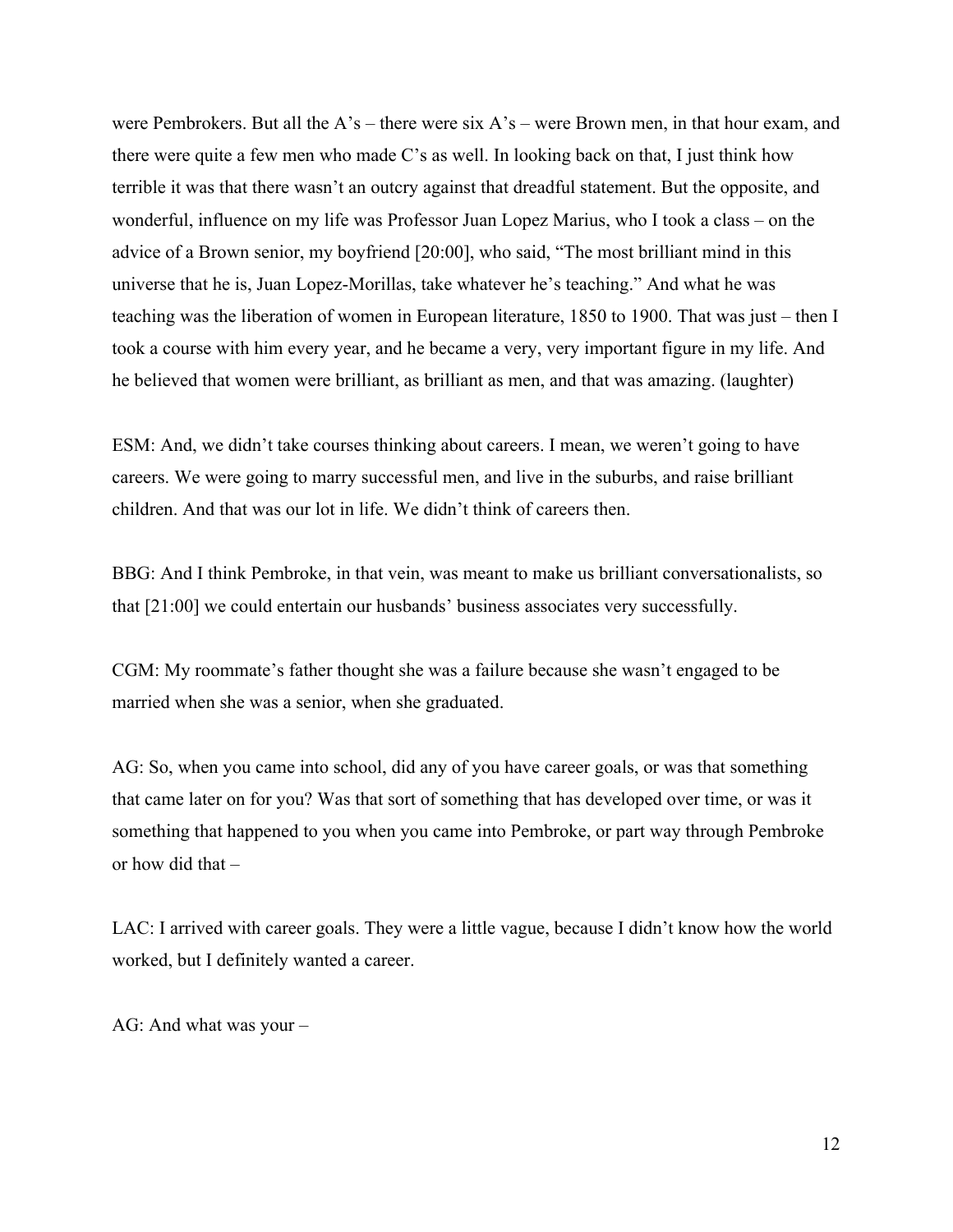LAC: Well, I wanted mostly to be a writer, but I also could draw. I took a couple of courses at RISD, but then I was more interested in academic things, so I dropped that. [22:00] But I ended up doing writing, illustrating children's books. And writing books for adults, too.

ESM: Well, when I was a junior – I didn't start college thinking of a career – but when I was a junior, I decided I wanted to take the LSATs. My father was a lawyer, there were a lot of lawyers in my family. And my father said to me, "Don't take the LSATs, it's a waste of time. You'll never be a lawyer." And I said, "Well, what – I'd like to have some sort of career!" And he'd say, "You can be a teacher, you can be a social worker, or you can be a librarian." And those were the three choices I had. And later, in the late '70s, I took my LSATs and went to law school. Fifteen years after I got out of college.

WB: I was just kind of expected to get married, that was where I was going. And I got married at the [23:00] end of my junior year, so I was not thinking career. However, my husband was going to graduate school, and he was not making much money. So, I was thrown into making money. And I went to Dean Tonks, and she said to me, "Oh, you know, I think you would be perfect in the Girl Scouts. You could be a Girl Scout advisor. And I have a wonderful woman for you to work with." Right in front of me, she picked up the phone, she called this woman, and over the phone this woman said she'd interview me, and in two seconds I had the job.

And I did it for a year, and I really enjoyed working with her. She was very bright, and she really wanted to bring scouting to girls who didn't have any of that. She said to me, "I just want to tell you, Wendy, that everything's going to change after you finish this year with me, because it's becoming a state-wide counsel. And it's going to become a corporation." Well, she wasn't just kidding! And the whole thing changed. It was not geared to the poor girl, it was now geared to the middle class and the upper class. It was just an entirely different thing. And I was [24:00] happy to leave that and move on, but I did have to work for – I guess I worked for four years. And then, after that, we moved to New York, and my husband finished his – got his degree from Brown, and then he was with the Federal Reserve bank, and I was able to go to the Brooklyn Museum and start taking art classes. And that was the beginning of my art – developing my interest.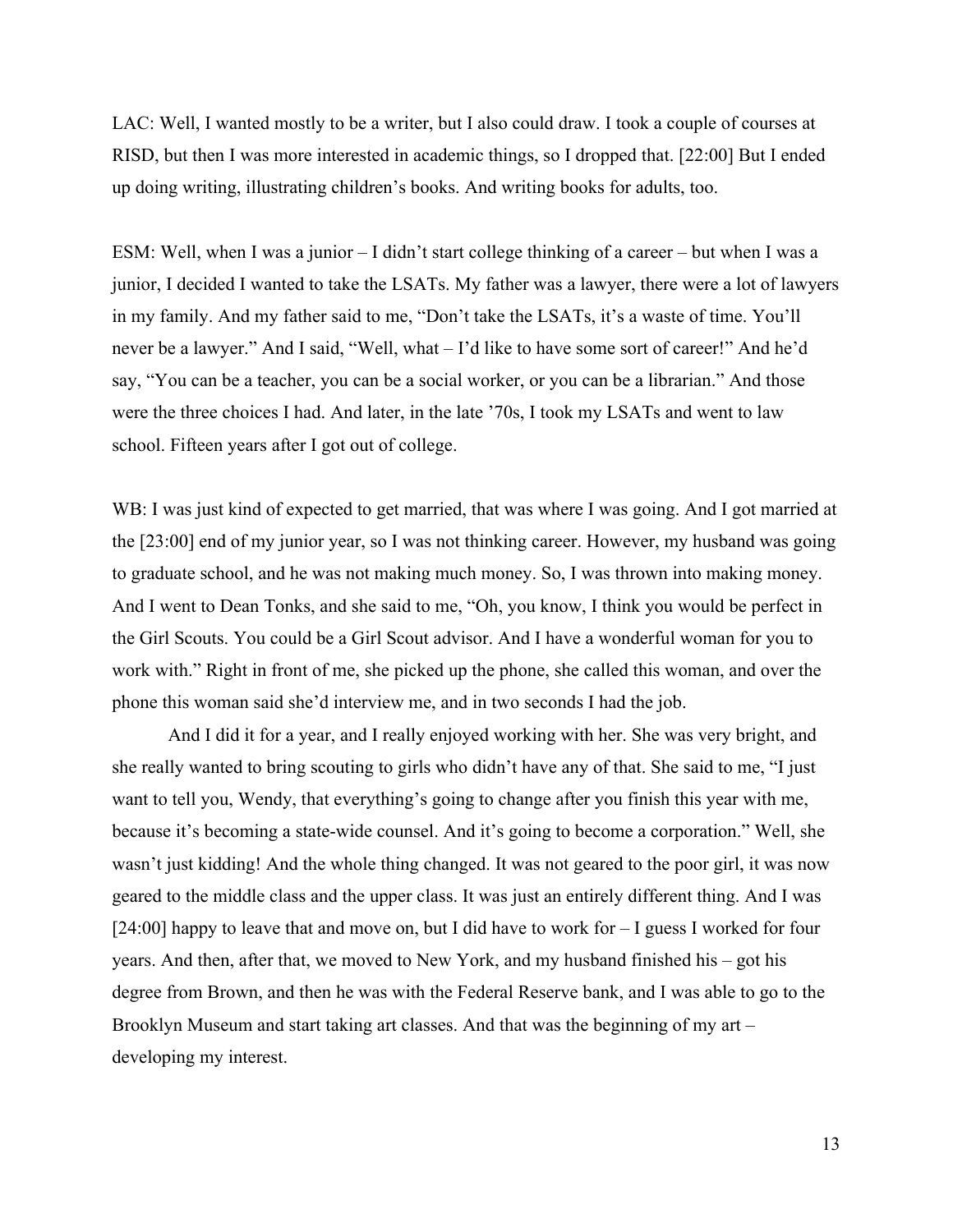AG: Well, let's talk a little about – so, your social life, here. You talked a little bit about the freshman houses, but what were some of the activities that you were involved with, whether they were structured or unstructured. And, if you had a Friday night off with nothing to do, what were some things that you folks did for fun? I'm sure you had fun, you're all smiling a lot, so –

CGM: Played a lot of bridge.

SB: Played a lot of bridge after dinner. (overlapping dialogue; inaudible)

CGM: We sat around and talked. (overlapping dialogue; inaudible)

PC: [25:00] It's interesting that you say a Friday evening off, the assumption being, off means not having a date?

AG: No, off meaning that you didn't have any requirements of you in an academic sense. (overlapping dialogue; inaudible)

PC: We did have classes Saturday.

ER: Eight o'clock in the morning on Saturdays. Which was a haul, from King House, way down to White Hall. Eight o'clock math class. Well, I met my husband freshman year. And we dated all through college. So, my experience – my social experience – was very much tied to Brown and the fraternity system, and social parties on the Brown campus. I have to admit. If I wasn't there, I was watching him at a basketball game.

CGM: Football games were an experience. We went in high heels, with stockings, and a warm dress –

AMG: Gloves, hats.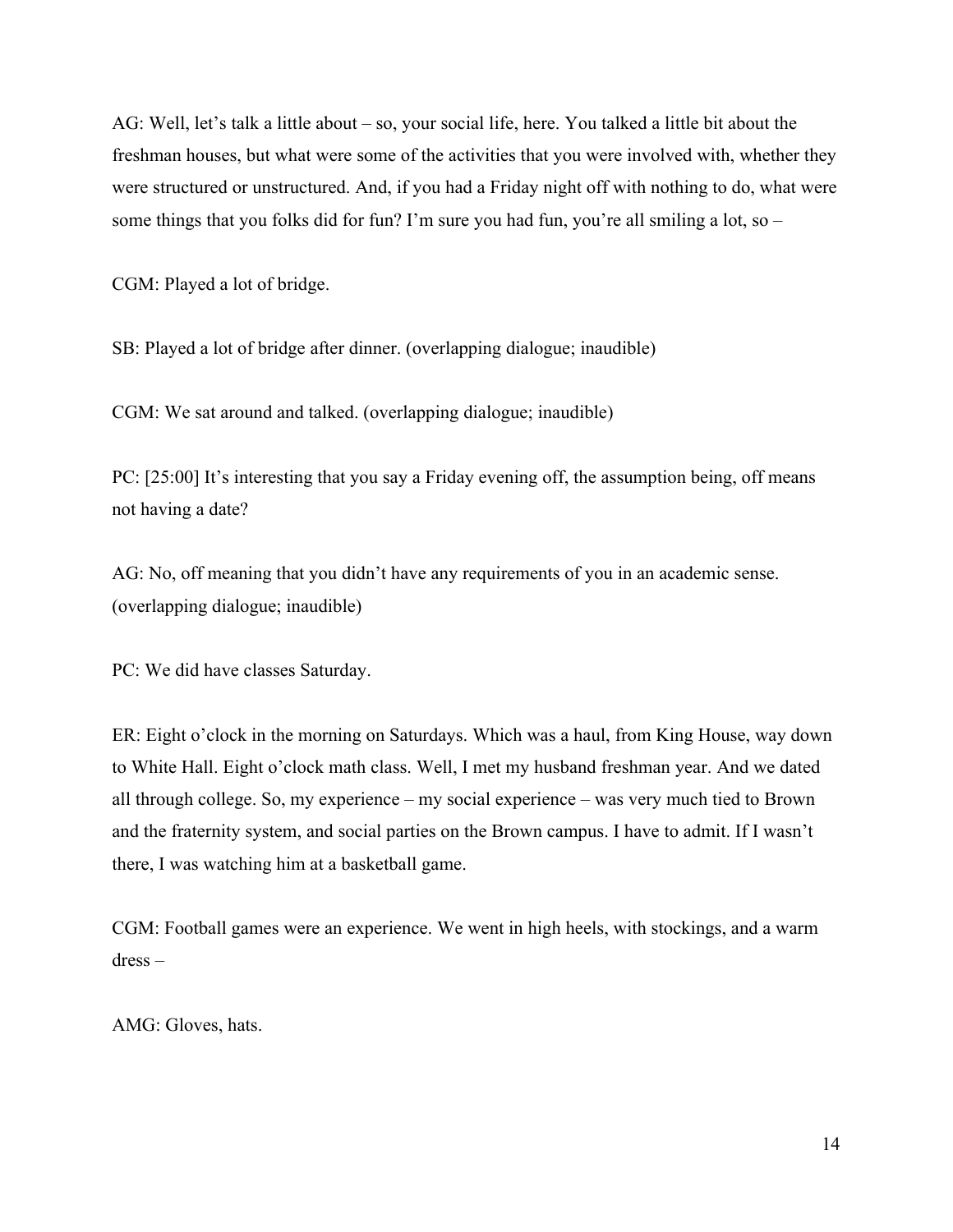CGM: – and gloves, and a long coat. And froze our fannies off. [26:00] And then would go back to a fraternity to have drinks afterwards.

SB: To drink. Everybody drank, a lot.

CGM: Lambda Chi used to make their own beer in the bath tub and sell it to the townies. We had fun if we didn't have a date, or something. We stayed in the dorm. We weren't allowed to go out, you understand. You weren't going to take a late night to go out unless you had a date. And, what did we have, three a month?

SB: Three a month. But didn't lates go away when we were sophomores? Wasn't it only as freshman that you had a number of lates?

CGM: They gave you more. They gave you more. But you still had to sign in and out.

SB: But I didn't think they were counted anymore.

CGM: Oh, no, they were counted.

SB: After freshman year?

CGM: Mm-hmm.

AG: How did they keep track of that?

CGM: You had cards!

AG: Did you have to sign in and out? (overlapping dialogue; inaudible)

SB: You had to sign in and out, but it was an honor system, too.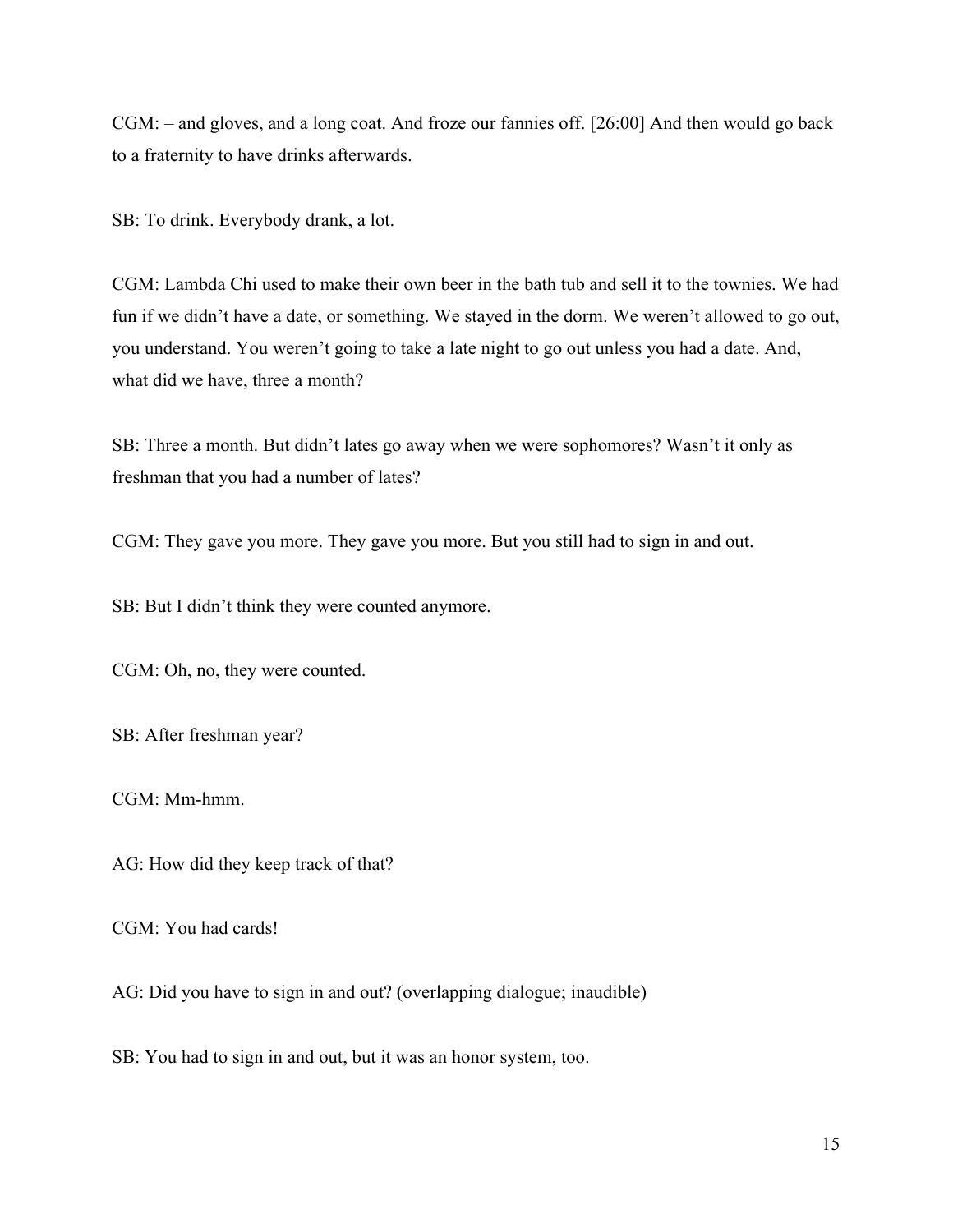CGM: And I think Saturday night, it was 1:00 a.m., and they'd blink [27:00] the lights for it. If you weren't in that door fast, you were late and you had to go to Honor Council.

SB: And there was – at each freshman dorm – there were a couple of people who had the late duty, which meant they had to stand by the door and lock the door at the minute. And you sure – if you were running down the street, trying to get back, you sure hoped it was your roommate or your friend who was on night duty.

AMD: I enjoyed the experience of Brown youth guidance. There was an activity available to students that were interested in community service, and what was happening around. Because I was a townie. And I could see the cultural and sociological changes right there. And what was so incredible about Brown was being in the same air space as Eleanor Roosevelt. Helen Hayes. You know, legends that are written down for posterity. Lester Mattocks. A couple of people – Isaac Bashevis Singer! I met him in person and conversed with this great and noble [28:00] human being.

So, I don't think if I had gone to the only other school that accepted me  $- \text{URI} - \text{I}$ would've gotten that kind of exposure, and my finger on the pulse of history. There was something very serious about this school that was happening all the time. That it was not just the moment, transient – there was something transformative that you could partake of, as history passed along. You could be part of it. And, as I said, just seeing Eleanor Roosevelt, sharing the same breath space in the chapel, and having her great presence there, meant a lot. And it's a memory that I'll always have. And I'm just so grateful to Brown for that.

AG: Well, that's actually a good segue. You were attending Pembroke and Brown at a huge time of change in the United States and internationally. Shifts in politics, the civil rights movement was taking off, the early forms of the women's liberation movement were beginning [29:00] to take shape. How did you hear about news – locally, regionally, nationally, internationally? Were you engaged politically at all? How did those external forces affect your experience here?

EAC: Well, the Woolworth sit-ins were something that we certainly all knew about. And the Kennedy election was the biggest thing that engaged me the most, and the people I knew.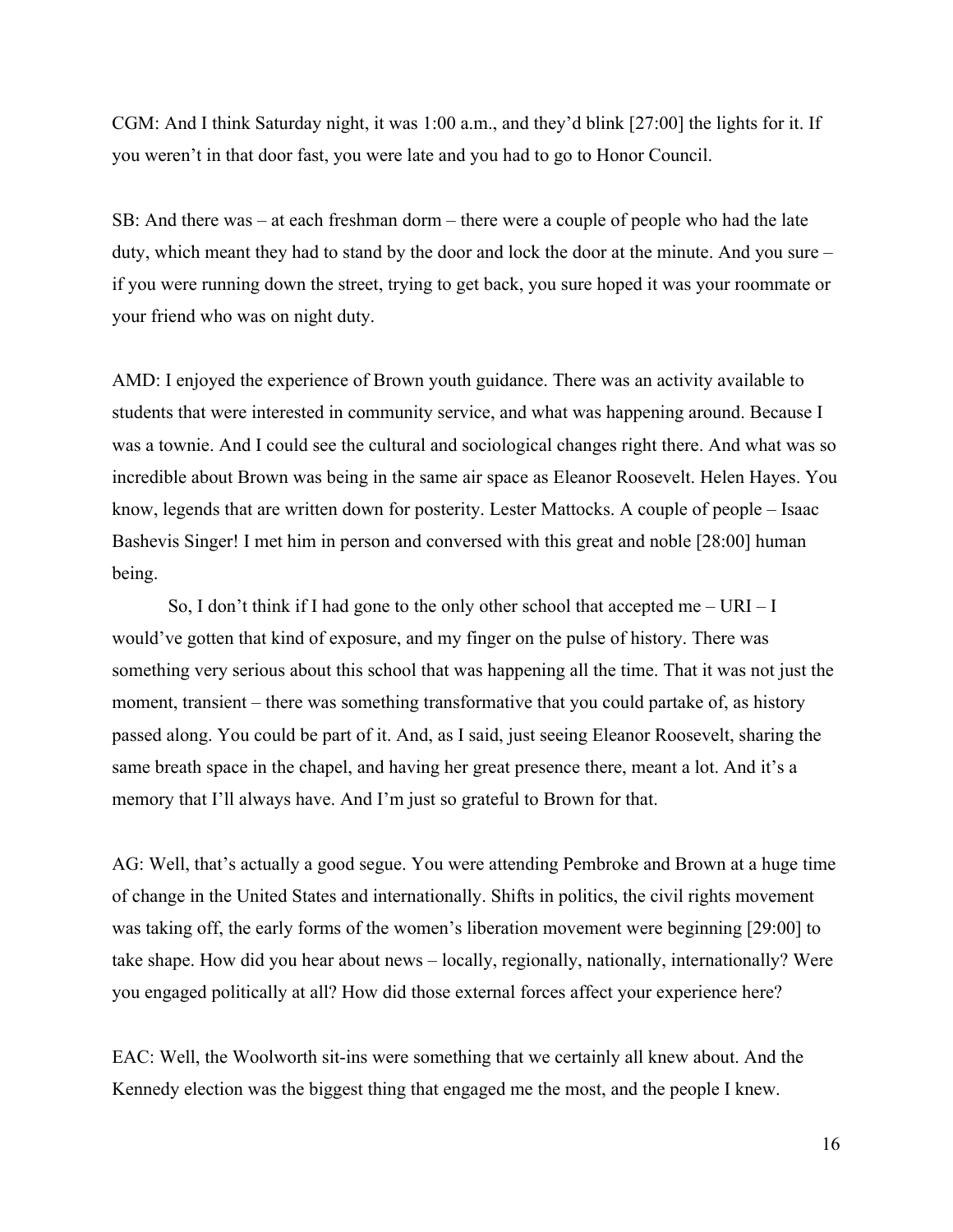PC: I was part of the picketing at Woolworth's –

ESM: I was, too!

F7: When was it?

ESM: And we sat – it was senior year, I think.

PC: Or even before that.

ESM: I remember going to Woolworth's, and sitting, and not moving. Because we were protesting the segregated Woolworth's. The Woolworth's we went to was not segregated! (laughter)

PC: I remember explaining to some black people that – (laughter) [30:00].

F8: I remember doing that. I was involved in that, too.

CGM: We only had two black people in our class, at Pembroke?

ESM: We were a little before that. I mean there were rumblings, but for example, *The Feminine Mystique* I don't think came out until 1963. So that was two years after we graduated.

ED: But we read Simone de Beauvoir, in Lopez-Morillas' class. And that changed my life. *The Second Sex.* That was just mind-exploding. And that was all because of Lopez-Morillas.

CGM: There was a television in the [wine?] lounge in Andrews. The television was never on, I don't think, and we didn't have radios in the room.

SB: And did you ever read a newspaper?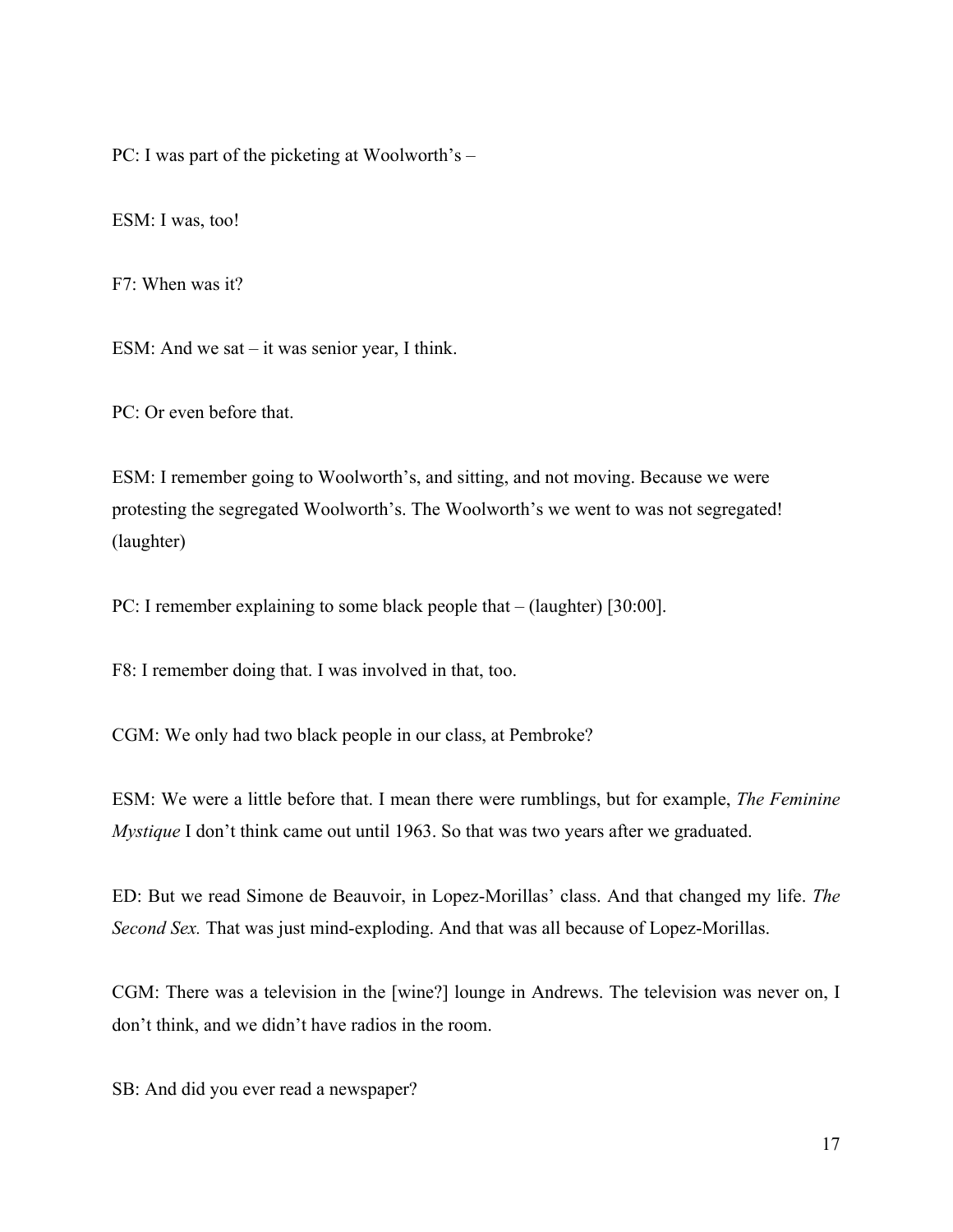CGM: Well, the *Brown Daily Herald*, and *The Pembroke Record* but – (overlapping dialogue; inaudible). That only covered campus goings-on. I think we were very isolated, very isolated.

PC: [31:00] I remember watching the Nixon-Kennedy debate.

ESM: And I remember the Kennedy inauguration in the blue room. Watching it, and watching Robert Frost in the snow, trying to read his poem. And there were mobs of people there, watching one little television set.

ED: Myrna Danenberg and I went downtown to hear Kennedy speak, and the entire family was there. We were way towards the front – it was incredibly exciting!

ESM: Kennedy made a whistle stop here, or something! (overlapping dialogue; inaudible)

PC: Before the election. (overlapping dialogue; inaudible)

AMD: I was working with the group of people who transported him from the airport to City Hall, downtown. And I was worried every step of the way – it was almost prescient – wondering about this poor man exposing himself all the way into the wilds and hinterlands of some parts of Providence that aren't so safe. Because we put his motorcade into a certain direction. But [32:00] I always think of that, now, in a haunting way, that there were a group of us (inaudible) townies that were worried for his safety, even then.

CGM: Providence, downtown, wasn't a very nice place.

AMD: Not really.

SB: Well, you all were a lot more politically astute than I was. I had not a clue about any of it. Not a clue. About any of it, until after I was graduated.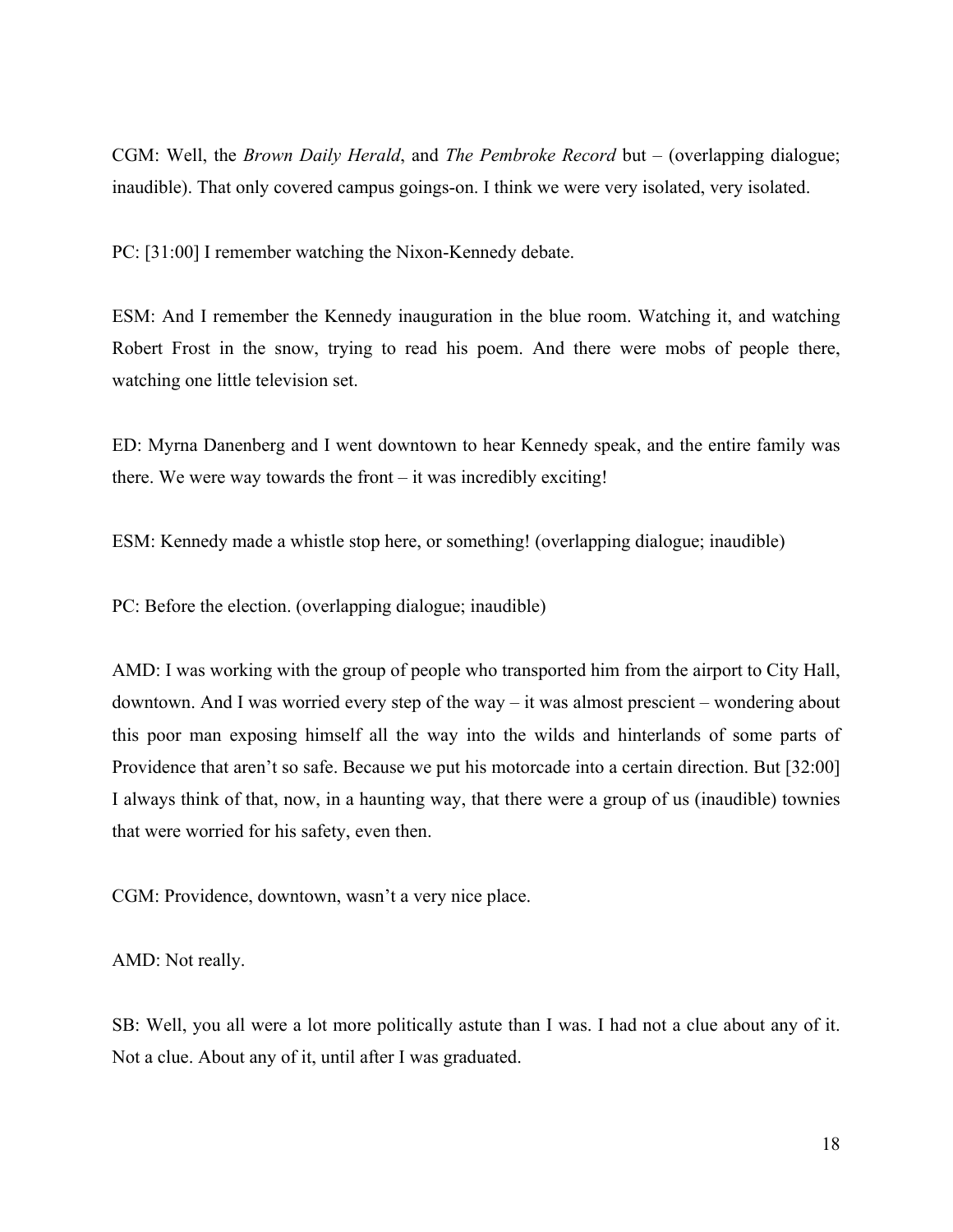ESM: And I couldn't even vote. Because then, you had to be 21 to vote. And I remember, I was supporting Kennedy very strongly, and my roommate was supporting Nixon. And we put a chalk mark down the middle, and all of my Kennedy paraphernalia had to be on my side of the room, and the same with her Nixon paraphernalia.

## CGM: Tricky Dick!

WB: I didn't have a television set, because as I said, it was right at the end of my junior year, and we were in a tiny apartment where we didn't have room enough to have night tables on either side. So we're kind of laying the bed, listening to the debates. [33:00] So we had no idea that Nixon was sweating, and that Kennedy was looking so cool.

AG: So, it sounds like, once you were on campus, it was a little bit of a little bubble. Which is not uncommon, in fact, current students will say things along those lines as well. Or they only hear about the things that the activist students took on. You know, that then they would hear about the political rumblings because of, you know, sort of activist oriented students. So, were any of your classmates sort of rebellious, or go against the tide, or there weren't any people who sort of operated that way?

EAC: We didn't really protest things. Actually, *The Pembroke Record* covered a spoof that I engineered. We had our friend, Joyce Reed, who was from Canada, and very proper, who would, you know, stand out – proper manners, [34:00] and mannerisms. And we put her in a hat and gloves with a tea cup in front of her, and a sign behind her that said, "You be for Hubie." And she was supposed to be campaigning for Hubert Humphry in that election. And it was in *The Pembroke Record*. But that was about as serious as political coverage got.

ESM: Well, I was –

PC: Oh, excuse me. Go ahead.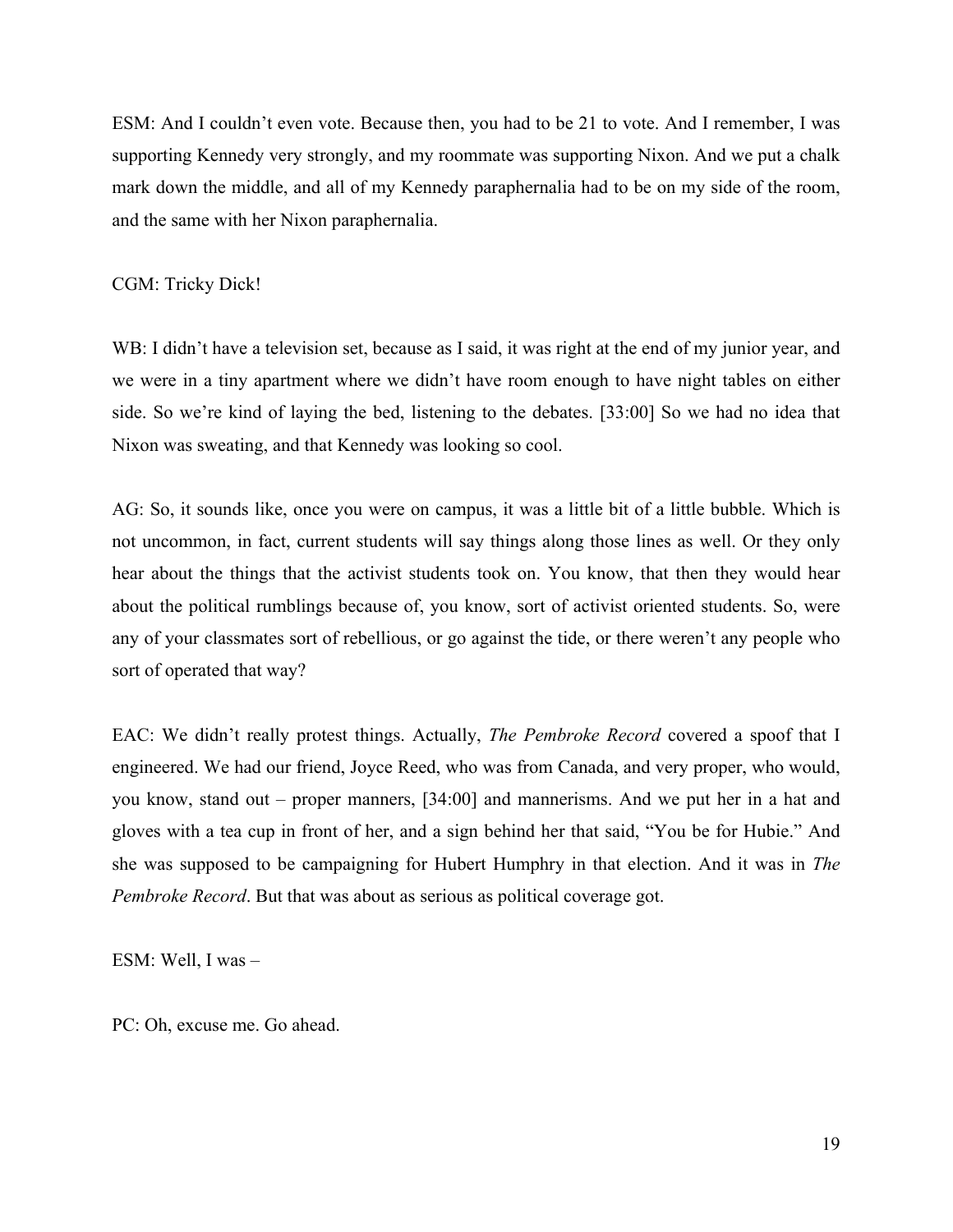ESM: – I was very involved with *The Pembroke Record*. I was the editor. And I used to read *The Providence Journal* every day. I don't remember if I had a subscription or what. But I was very aware of what was going on, and very interested in what was going on.

AG: How was that received, by your peers and – male and female peers?

ESM: A lot of my friends were very interested, too. Well, especially our senior year, when there was this election, and John Kennedy – a Catholic, running for president, which was really a big deal – and there was a lot of excitement around that, and I really followed it very carefully. [35:00] And I remember that being a very important part of my senior year, the early part of my senior year, that campaign.

PC: I remember in the John Hay library there was the smoking room, and that that was a place where I can remember debating politics. And the Cuba missile crisis – there were people interested in that – Dick Holbrook was a part of that group, I remember his energy. I don't remember anything specific about what he said. But there was a lot of political discussion there. But I don't remember much on the Pembroke campus.

ESM: But I remember talking late into the night, arguing issues – political issues and philosophical issues. As a matter of fact, that's one of my fondest memories of Pembroke, is, really feeling my mind stretch, as I got involved in these very deep conversations with classmates in the dorm. And we should have been [36:00] studying, is what we should've been doing. But we would spend an inordinate amount of time discussing things.

EC: Yeah, I felt that too. The conversation – the intensity of the conversation – was exciting. And Peggy Ellickson was just a big influence on me. Because you were – I didn't realize, Ellie, that you were involved in the sit-ins, too, but when I found out that you were, it really was exciting to me, and challenging, and terrific. And I admired you enormously ever since. I thought that was really cool.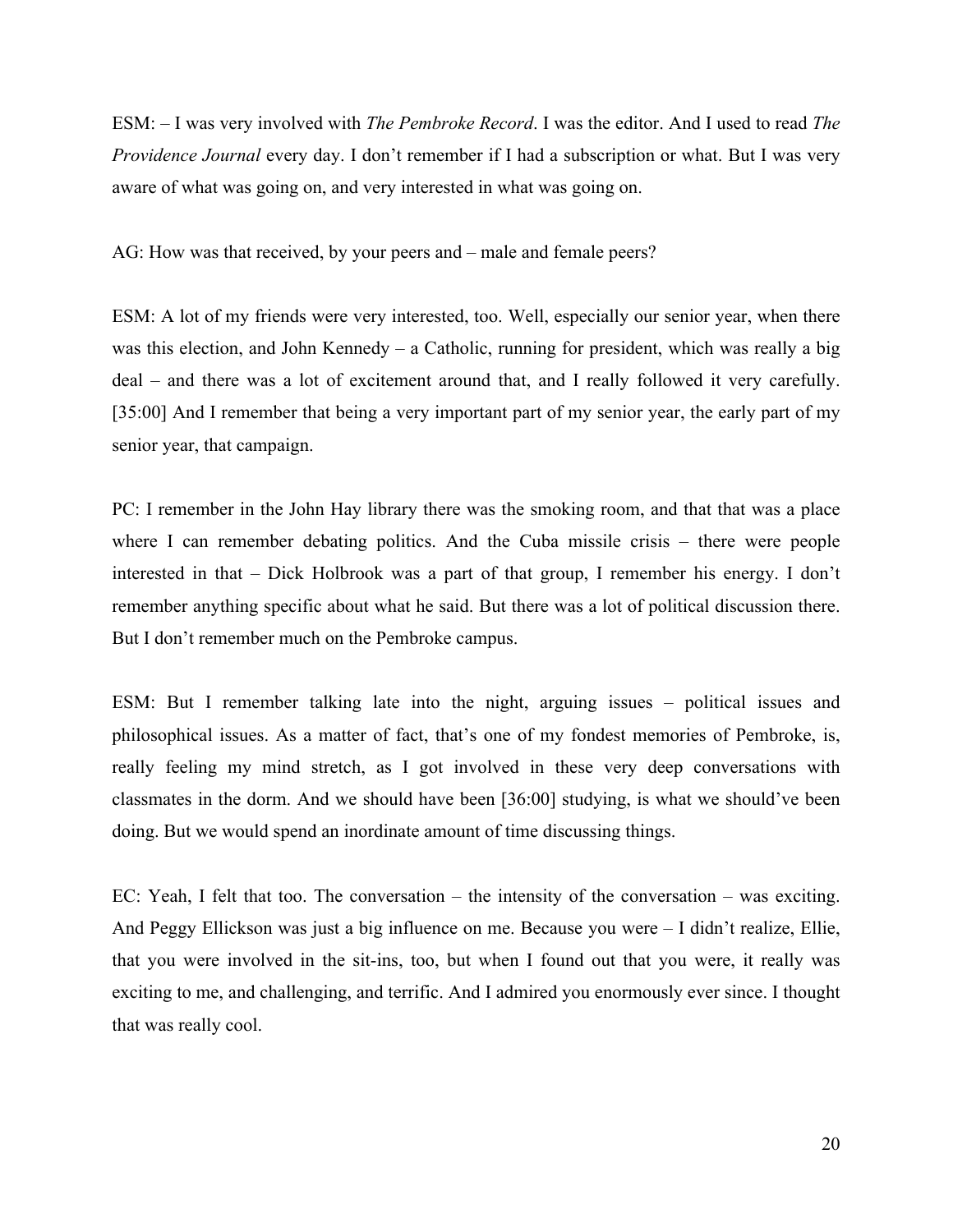AMD: There was a whole wealth of studies called "Ideas and Criticisms of Ideas." ICI. Highly prized. And beautifully put together. Curriculum-wise. And it challenged us mentally in such a way that I always look for something craggy to hang my brains on. And, you know, try to find the most unusual way of perceiving what's going on, as like Alice in Wonderland [37:00] getting curiouser and curiouser. It's just an enormous compulsion now: the adventure of learning. And I'm still doing it. It's absolutely exciting. I wouldn't change any of it for that reason.

ED: That was really important for me, too. Almost every course I took was a seminar, was an IC. And the few that weren't – such as Hedges' ghastly course – were very rare. Almost everything was a very intense seminar, and really exciting.

WB: Also, back then, we had a lot of distribution credits. And that was the first – requirements -

CGM: First two years! First two years, you were fixed in what you had to take.

WB: Locked in. And I had to take all the sciences.

AMD: Very few electives. No electives, really.

WB: I had to take all these sciences and math, which was really tricky, so  $-1$  was able to (inaudible) about some very interesting classes, with my now husband. We would do them together. [38:00] We did some music classes, and we did Hedges' American history. We didn't have to get grades for it, it was really very nice.

AG: So as we kind of approach the last ten minutes or so, I'd be interested to hear how your experience at Pembroke and at Brown have affected what you've gone on to do personally and professionally. When did you sort of come into your own, and was Pembroke a part of that development, or was it something that you kind of revisited later on? Talk a little bit about life after Pembroke.

WB: Can I just tell my little story on my freshman dorm? I'll be very fast.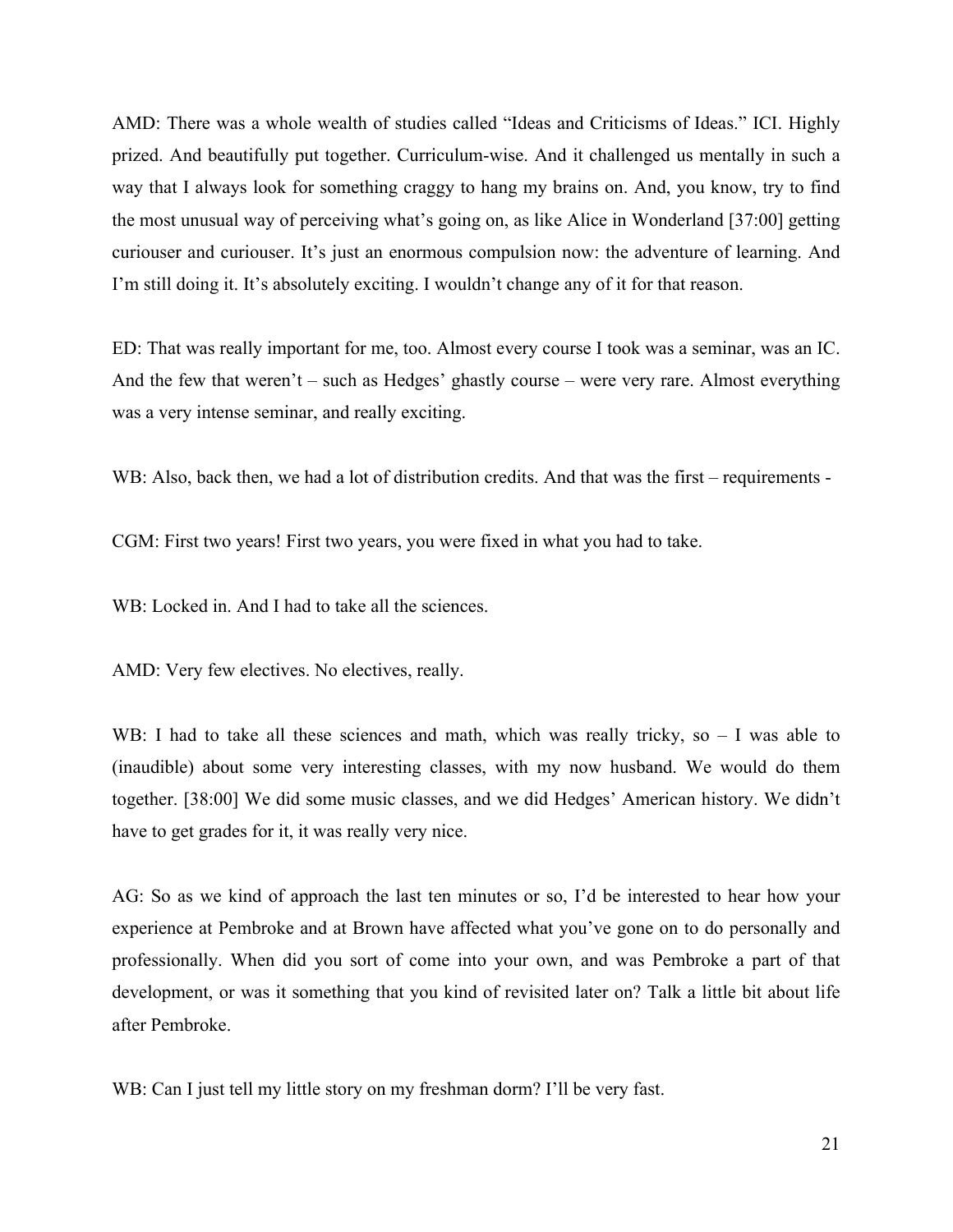AG: Oh, sure.

WB: My first semester, an intruder came into my room and grabbed me from behind. And I kicked him – in the right place – he fell, and then he went out the window, on the roof, and left. The dean called me, told me to call [39:00] my parents, I called my parents, and she said to just tell them that I'm fine. No details at all. So I called my parents at nine o'clock at night, to say I was fine. My father said, "Why are you calling? It's nine o'clock! Your mother and I are in bed! Do you need money, are you sick?" You know, the list. "Nope, I'm fine, I just want to tell you I'm fine." Anyway, next morning, five o'clock in the morning. Telephone rings, it's my father. My uncle had gotten sick at five o'clock in the morning, and he turned on the radio. "Wendy Friedman was attacked in a room at Pembroke!" (laughter) So, my father called at 5:00 to say, "Mother and I are on our way up, we're meeting the dean at 9:00, and we will see."

So I got change – this is where it affected me – from my schooling. I then moved from Whittier House to Metcalf, and was living next door to the house mother. In oriental rugs, four poster bed, paintings on the walls, and a private bathroom. Nobody was allowed to come in and use my private bathroom, that was the deal. And I had parietal rules for sophomores. And the sophomores couldn't [40:00] have been more welcoming to me. So, it really worked out fine, for me. But I had to that little (inaudible).

AG: Yeah, I was going to say – because I had looked through some of the Pembroke Records, and saw that security had become quite an issue towards the end of your time here at Pembroke, that there were talks about putting lights around campus, and having more security guards.

ED: Somebody was attacked, weren't they? (overlapping dialogue; inaudible)

F8: We had an intruder in King House!

CGM: And then the library.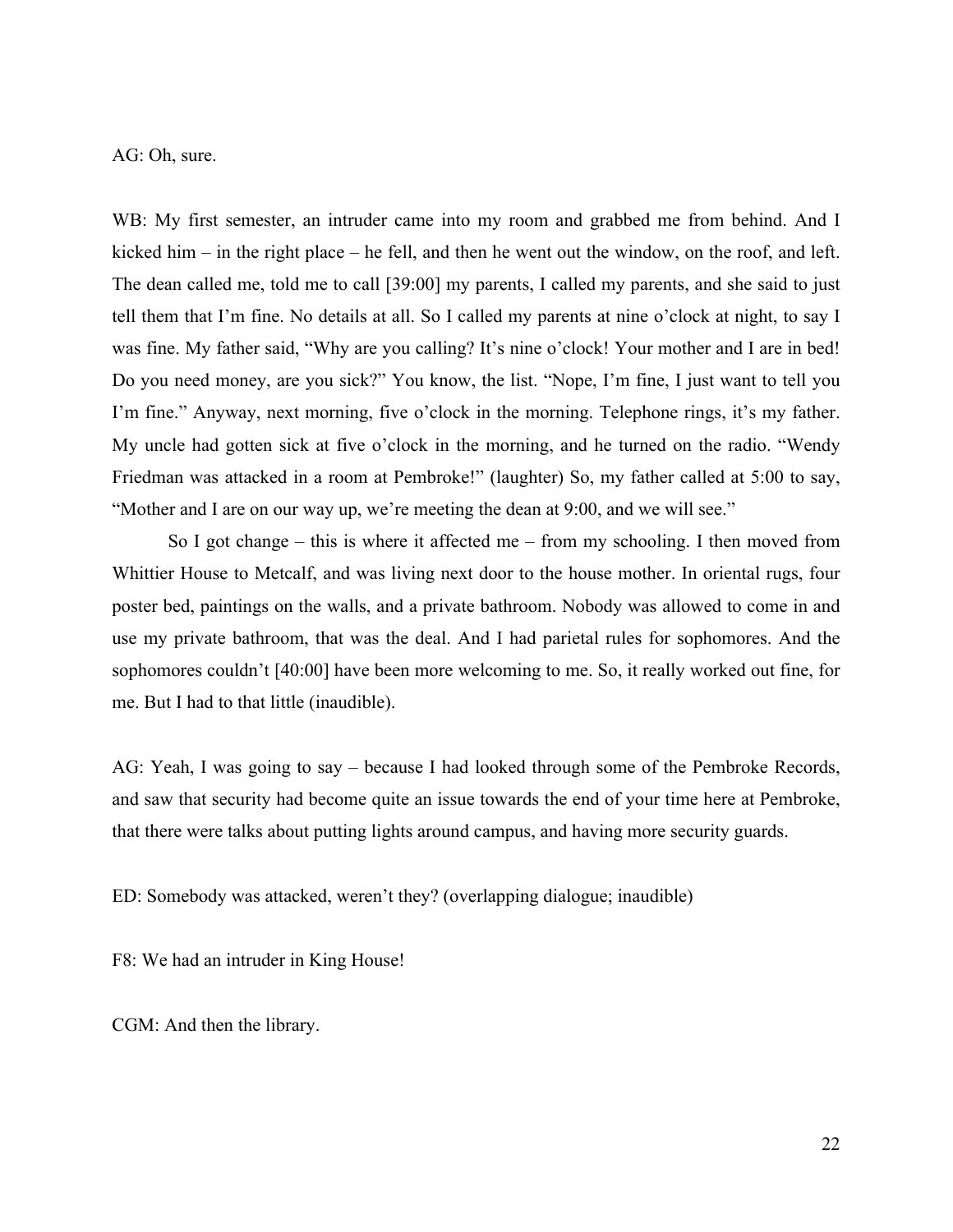BBG: That's right, there was an intruder in King House who came into one of the first floor rooms, and one of the girls in the room woke up to find somebody stroking her hip, like this. And she very calmly said to her roommate, "I think we have a visitor." I would've been screaming bloody murder! [41:00] (laughter) And so the two of them got up and the guy dove of the window and they grabbed him by the ankles and hauled him back in! And sat on him until the cops got there! (laughter) And of course, the next day, there's a picture in the newspaper of this guy all bloody and beaten with a black eye and they claimed that the Pembrokers had done it!

CGM: I met my husband senior year, and he had a scholarship to University of Chicago law school. And when I announced to my parents that I was getting married and would support my husband through school, my father told me that I had to earn \$60 a week. And he made a budget out for me. So I flew out to Chicago after we graduated – IBM putting me off, saying they wouldn't hire a married woman – and pounded the pavement in Chicago looking for a job. Nobody knew where Brown University was. It was very interesting. Until I went to IBM and interviewed at the very end of this [42:00] and then they offered me the job. And so, my whole life has been revolved around his career, plus mine in information technology. It was a wonderful, wonderful career. I worked 40 years in there, and, you know, was able to make a good living, for a woman.

So I'm very fortunate; I didn't have to go to secretarial school, I didn't have to take typing and shorthand. But there weren't many jobs like that back then. And Chelsea's the same way. She went to work for IBM. It gave you a career right away, because they trained you, but they also made me promise to stay three years. Because the amount of training that they have to put into you to make you, you know. And we started wiring control panels – great big things with wires all over them, lugging them on the trains of Chicago to work outside the office.

BBG: Now, did you actually have to leave in order to have your family, and then go back, or did you keep working?

CMG: When I was six months pregnant, they made me leave. And they did not have a job for me afterwards. There was no maternity leave. [43:00]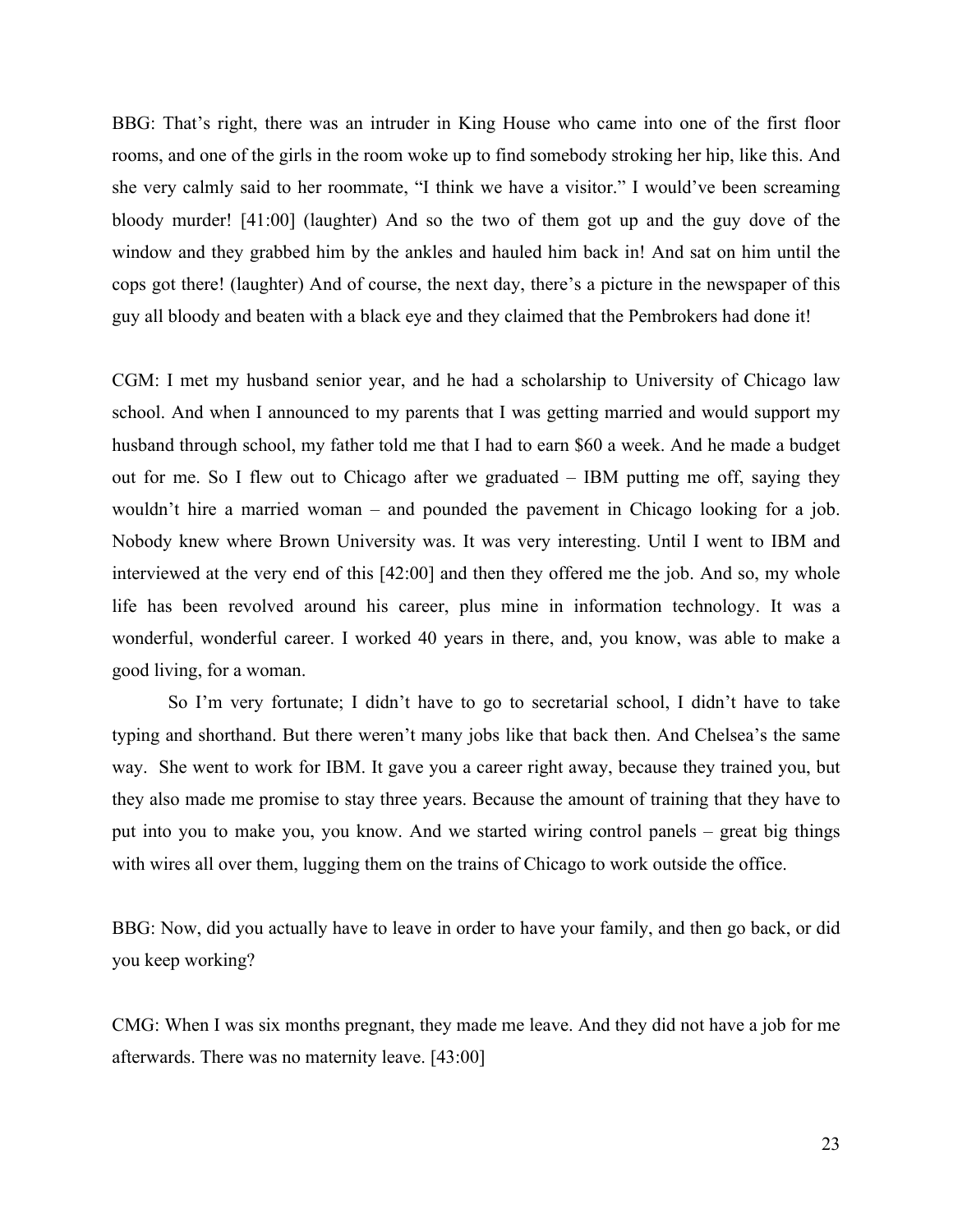BBG: But then you did end up going back to work?

CMG: Well, I – we moved to Boston, and then actually I called Chelsea, I think, and she gave me the name of a company that was looking for a programmer, or something. So I went and did some work there.

AMD: Well, I married a career military fellow right out of Brown, and I found myself in the Federal Republic of Germany as a Department of the Honor Civilian. And I applied for a certification as a teacher, and George Schultz, who was then the Secretary of State after I had my child, anyway, but to make a long story short, the name of Brown resonated. And I was certified K through 12, but I could not teach if I were wearing a maternity top. That was the rule. So, I had three children, but I mean, there were enforced rules. It was not considered proper for a teacher to be demonstrating that she was also reproductive. (laughter)

ED: The most important part in my career at Brown was the theatre. I became involved in the theatre right away, I think, and my roommate was Joyce Reed, who was a fabulous actress. And then Emily and I, in junior year, wrote the Brown Brokers musical, which was the second time in history to be won by women. It was directed by a woman – Myrna Danenberg – and it was a fabulous experience. And the opportunities and the experience of the theatre was central to my life forever. And it was intense, and it was gratifying, and it got me started on the trajectory of my life.

ESM: And I felt, after I came out of Brown, I really had learned to think, and to think very deeply and not superficially, about things. And I feel I learned that at Brown. High school, [45:00] to me, was more rote learning. But Brown was more thoughtful. And I always appreciated that. And as I would meet other people who'd gone to other schools, I appreciated my Brown education so much more, because I felt it had so much more depth and so much more intelligence.

BBG: Absolutely. I felt, too, that – again, like many of you, when you're in high school your career options are teaching, nursing, secretarial. And it was so wonderful to be able to get out of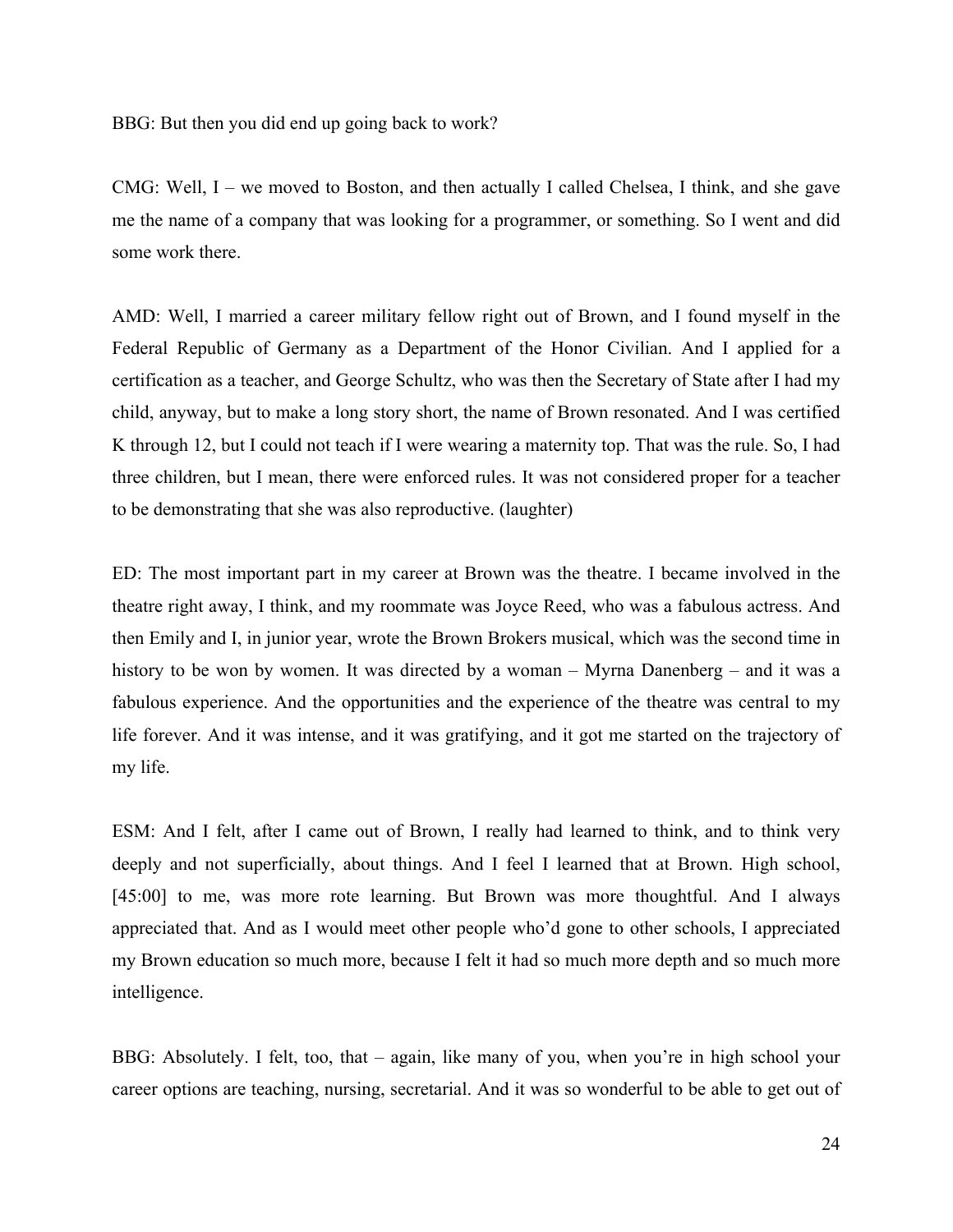here without a job, a description, per say. But to know that I could do anything that I wanted to do. And I could go into any kind of work that appealed to me. There was no restrictions because I was a female. That was wonderful. And I thank Brown for that. For opening up my mind to those possibilities, the potential that I had.

SB: I married a career military man also, as did Ann, and I was married 11 days after graduation. My husband was in [46:00] our class. And I had every intention of going to graduate school until we decided to get married, and then that was that. Because, in those days, if you were a military officer's wife, you were a support system. And we were – I was. And I was perfectly happy doing that. It was a good choice for me. The only options, really, for military officers' wives who worked was a teacher or a nurse. And you really didn't need to do anything else. You moved every couple of years; you know, there wasn't such a thing as transferring careers, or taking your job with you, or working from home, for heaven's sake. So I never had a career. I had several jobs, as my children got older. But in our generation, the military service was a serious occupation, and [47:00] the whole family participated. For a military officer's wife, you were involved in it on a day-to-day basis. So that's what I did. And it was fine with me. I was very happy, actually, doing that.

CR: I'd just like to add. As some of you know, I do some fundraising for the Brown Annual Fund. Some. But, what that did – this was after I ended my career with IBM and had two children, and they were old enough to be on their own – but that opened the door for a whole lot of wonderful volunteer opportunities that I've done ever since. Every 501(c)3 organization you know, whether it's counseling, or family services, or museums, or whatever – everybody needs to raise money. And it has just made my life very fulfilled, and being able to help organizations like that. So I've done a lot of volunteer work. But it was really here at Brown – learning the basics of fundraising. [48:00] So, that was much after graduation, but it's been fun.

EAC: I found that after – well, first of all, I married a Brown graduate, too, who was in graduate school. And I didn't want him to become smarter than me, so I eventually went to graduate school, too. But at the same time, I was working. But I found that, because the world was kind of opaque to me, I had a vague, romantic idea of what was possible, and what I could do, with not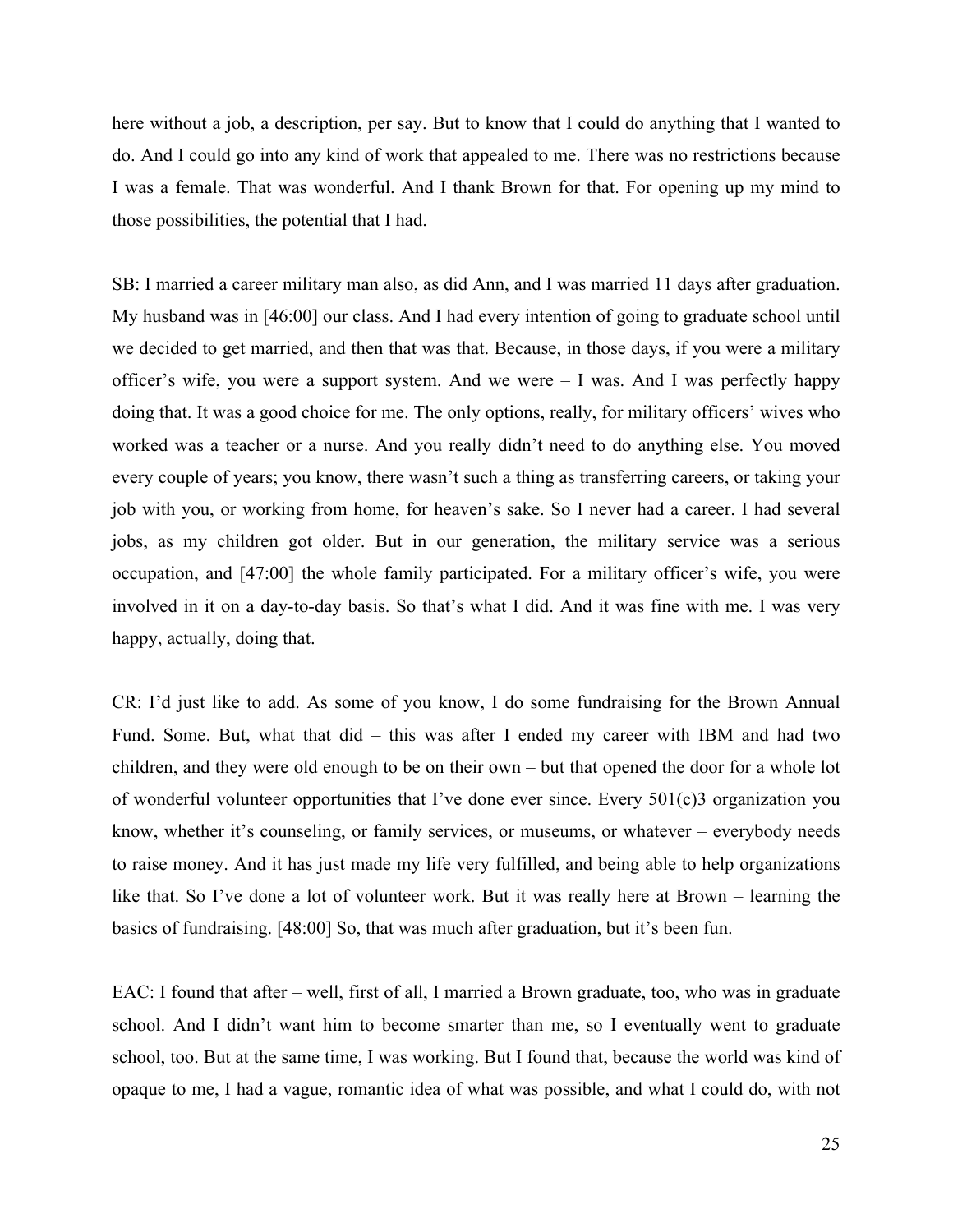really any notion of how to get in there and make it happen. And friends from Brown were a kind of support system that has lasted all this time, and have been tremendously important. And the famous Lopez-Morillas was a friend until he died. And that kept me really, constantly aware of the life of the mind, and how important it was, and how it could be maintained, no matter what you were doing. [49:00]

AMD: Well, it's centrality of your life is attested through the fact that you have an honorary doctorate, and we're very proud for you. (laughter)

CGM: Five of us married Brown men, which somebody was asking me today, you know, how many of your classmates? I said, "Oh, not that many." But half the people here married Brown men. (overlapping dialogue; inaudible) You did, too?

EMS: Well I was, I guess, an anomaly. I did not get married till I was 26, which was considered old then. (laughter) And I wanted to have a career. But it took me until the late 1970s to finally get to the career that I wanted. But I'd worked – and I worked while I was married – I took time off to have children, and then went back to school and got my law degree, and became a lawyer when I had children.

WB: I raised my children and I did not work during that period. But I got involved in art, and I ended up [50:00] going to SUNY Purchase and then studied with a professor at Yale. And it just became a whole career for me. And now I'm in a critique group, and we meet with each other once a month, and we critique each other's work. And it's just provided a very important life for me.

AG: Well, thank you all. We've reached the conclusion of our meeting today. And I want to thank you all for sharing your stories, and I know it will be used well by many students and friends of Brown for years to come. So, thank you so much and enjoy the rest of your reunion!

BBG: I had one thing I wanted to add, just for perhaps the benefit of this group, and not necessarily the DVD, but I have a special affinity for the Christine Dunlap Farnam archives,